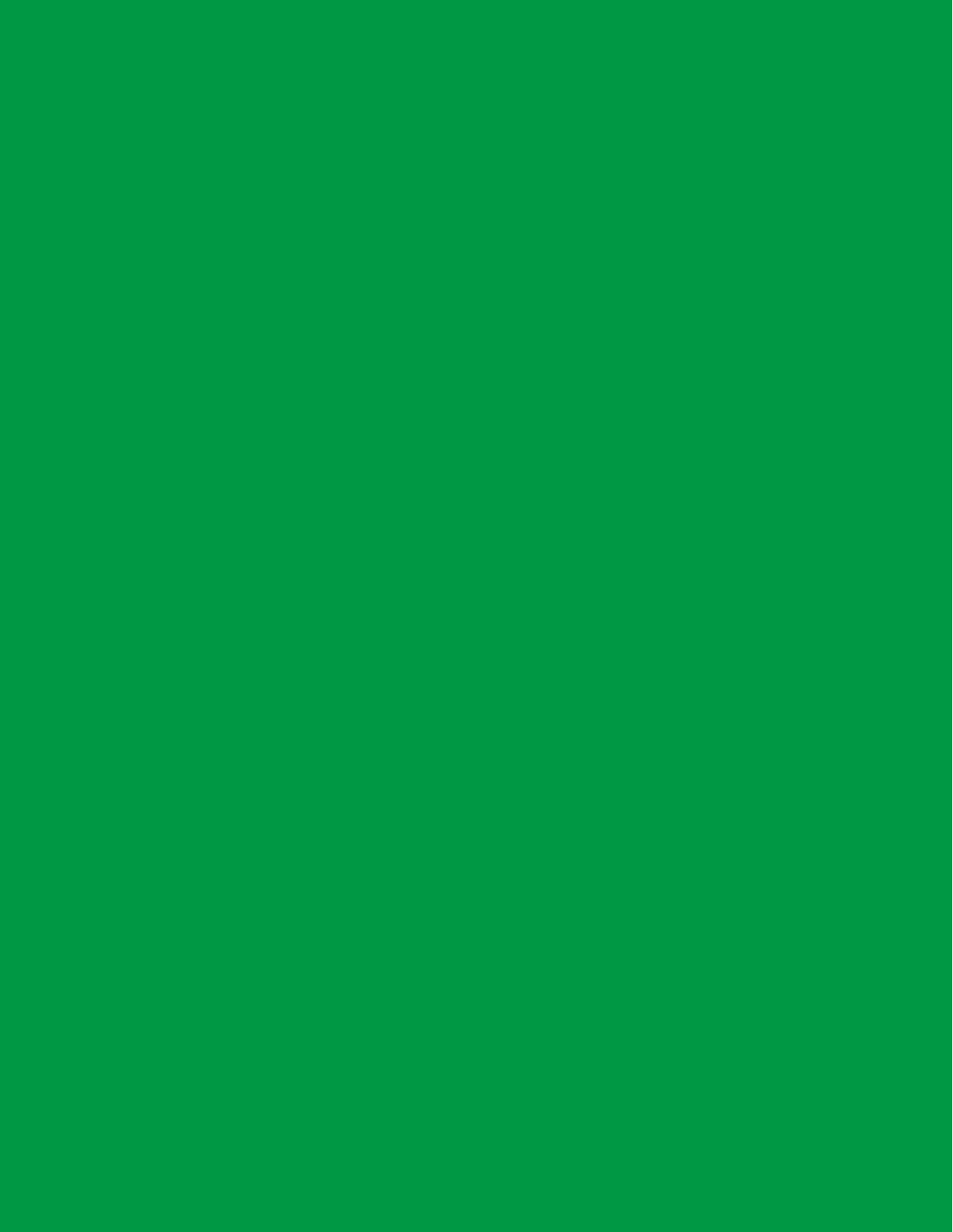## AUTHORITY

- Executive Order (E.O.) 13526, "Classified National Security Information."
- E.O. 12829, as amended, "National Industrial Security Program."
- E.O. 13549, "Classified National Security Information Program for State, Local, Tribal, and Private Sector Entities."
- E.O. 13556, "Controlled Unclassified Information."

• E.O. 13587, "Structural Reforms to Improve the Security of Classified Networks and the Responsible Sharing and Safeguarding of Classified Information."

The Information Security Oversight Office (ISOO) resides within the Agency Services organization of the National Archives and Records Administration. ISOO receives its policy and program guidance from the Assistant to the President for National Security Affairs.

### ISOO'S MISSION

We support the President by ensuring that the Government protects and allows proper access to sensitive and classified information to advance the national and public interest. We lead efforts to

standardize and assess the management of classified and controlled unclassified information through oversight, policy development, guidance, education, and reporting.

## FUNCTIONS

- Develop implementing directives and instructions.
- Review and approve agency implementing regulations and policies.
- Review requests for original classification authority and CUI categories from agencies.
- Maintain liaison relationships with agency counterparts and conduct on-site and document reviews to monitor agency compliance.
- Develop and disseminate security education materials for Government and industry; monitor security education and training programs.
- Receive and take action on complaints and suggestions regarding administration of programs established under E.O.s 13526 and 13556.
- Collect and analyze relevant statistical data and, along with other information, report annually to the President.
- Recommend policy changes concerning information security to the President through the Assistant to the President for National Security Affairs.
- Provide program and administrative support for the Interagency Security Classification Appeals Panel.
- Provide program and administrative support for the Public Interest Declassification Board.
- Serve as Executive Agent to implement the Controlled Unclassified Information program under E.O. 13556 and oversee agency actions.
- Chair the National Industrial Security Program Policy Advisory Committee under E.O. 12829, as amended.
- Chair the State, Local, Tribal, and Private Sector Policy Advisory Committee under E.O. 13549.
- Serve as member of the Senior Information Sharing and Safeguarding Steering Committee under E.O. 13587.

## GOALS

- Promote programs for the protection of classified and controlled unclassified information.
- Reduce classification and control activity to the minimum necessary.
- Ensure that the systems for declassification and decontrol operate as required.
- Provide expert advice and guidance to constituents.
- Collect, analyze, and report valid information about the status of agency security classification and controlled unclassified programs.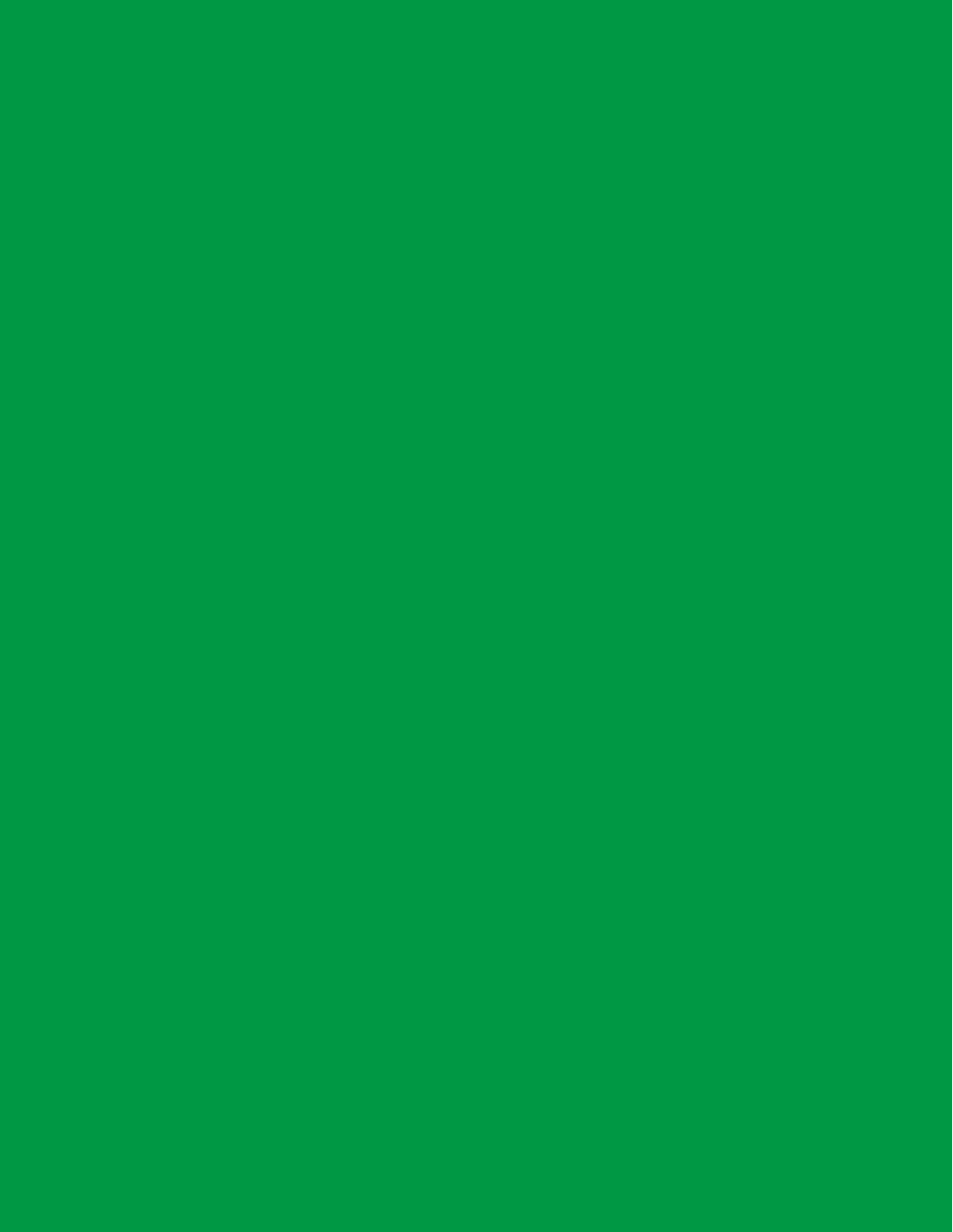

# LETTER TO THE PRESIDENT

June 24, 2021

The President The White House Washington, DC 20500

Dear Mr. President:

The year 2020 was like no other in the history of our country's Classified National Security Information and Controlled Unclassified Information systems. The COVID-19 pandemic has been a stark reminder that we really do not know what life has in store for us around the corner. It also gave us an object lesson in what happens when many of our Government's activities are stopped or slowed to a crawl, but it also provided us with a vivid demonstration of our federal workforce's extraordinary capacity to adapt and function in the wake of an unprecedented crisis.

The pandemic adversely affected every aspect of our Classified National Security Information and Controlled Unclassified Information systems. It shuttered buildings, limited or prevented access to classified networks, forced many federal workers to telework or work remotely, delayed the modernization and deployment of badly needed technological updates, crippled oversight efforts, and dramatically slowed the declassification of historically important records, increasing an ever-expanding backlog.

Despite these obstacles, many agencies rose to the challenge. Some formulated and adopted new policies that permitted their employees to work with lower-level classified information in their homes. Others consciously decided to keep as many of their work products as possible unclassified. Without access to classified information while working at home, their employees improvised and developed unclassified substitutions for classified products to share more information with their colleagues and policymakers. Several agencies plan to make these innovations permanent.

While these modifications are commendable, they fall short of solving some of the most glaring inadequacies that the last year has exposed. Above all else, the pandemic underscored the need to rethink, update, and strengthen several of the key policies and authorities that undergird these critical information programs. I strongly urge you to task your National Security Advisor to undertake a comprehensive examination of these in the pandemic's wake, reforming those that are outdated or need to be modernized in the face of new challenges. If the White House does not rapidly make progress in these areas, I strongly believe that Congress will continue to advance efforts to patch these shortcomings through legislation in what has traditionally been an executive branch arena, which may raise some thorny constitutional issues.

Sincerely,

**Mark A. Bradley**

Director Information Security Oversight Office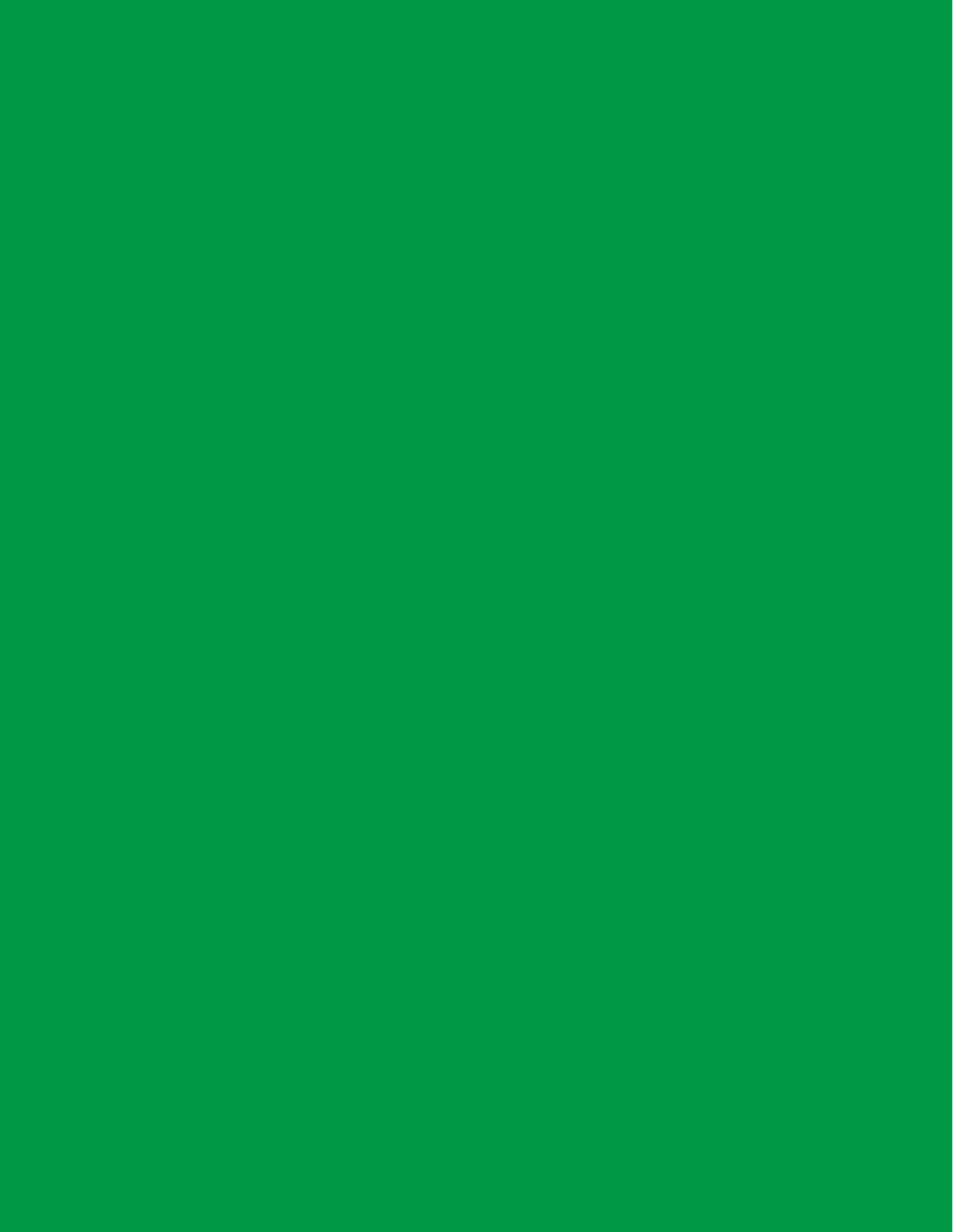## Table of Contents

| COVID-19 Pandemic Impacts on the Classified National Security Information           |
|-------------------------------------------------------------------------------------|
|                                                                                     |
|                                                                                     |
|                                                                                     |
|                                                                                     |
| Executive Order 13556, "Controlled Unclassified Information" Program Implementation |
|                                                                                     |
|                                                                                     |
|                                                                                     |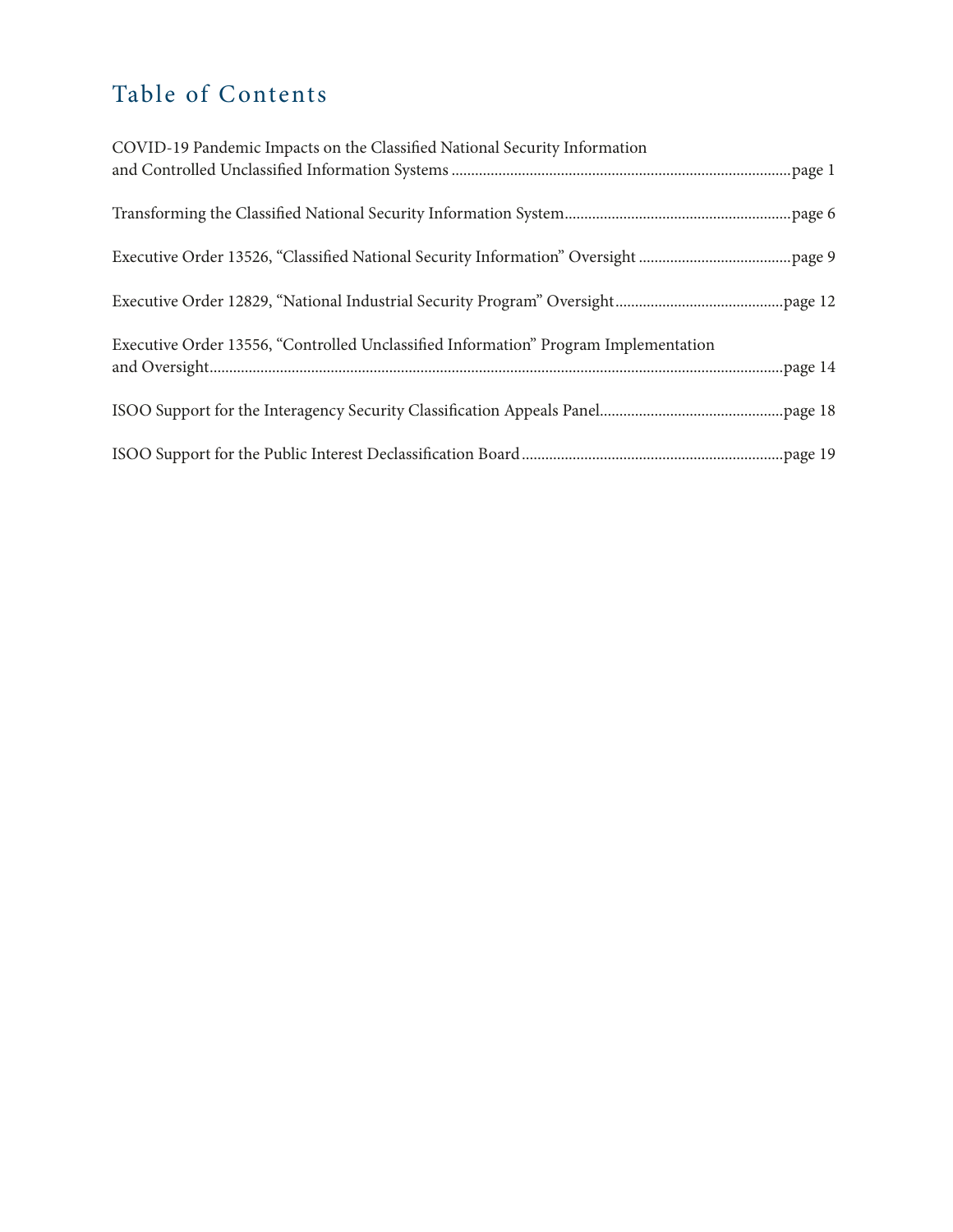## <span id="page-7-0"></span>ISOO'S FY 2020 ANNUAL REPORT: RECOMMENDATIONS AND PROGRAM ACTIVITIES

### **COVID-19 Pandemic Impacts on the Classified National Security Information and Controlled Unclassified Information Systems**

#### **Key Actions and Judgments:**

- The COVID-19 pandemic has significantly slowed the U.S. Government's efforts to modernize and reform the Classified National Security Information (CNSI) system.
- Increased telework and remote work are fundamentally altering the way the U.S. Government's employees and contractors are accessing and using CNSI and Controlled Unclassified Information (CUI).
- Agencies' management of their CNSI programs, as well as our oversight of them, was also disrupted and scaled back because of the COVID-19 pandemic.
- The COVID-19 pandemic has greatly impacted agencies' abilities to complete required automatic declassification reviews, decreasing the volume of classified information that will be declassified and increasing backlogs of Mandatory Declassification Review (MDR) requests.
- The COVID-19 pandemic has forced agencies to adapt and modify their CNSI and CUI programs, resulting in them developing and implementing new practices that may make them more agile in the future. For example, many agencies were forced to modify their CNSI self-inspection processes, with some reporting that they plan to continue using these modified processes when their normal operations resume.

#### *COVID-19 Pandemic Impact on CNSI System Modernization*

The COVID-19 pandemic has significantly delayed the U.S. Government's efforts to modernize and reform the CNSI system and stalled the National Security Council's (NSC) plans to update and revise several of the critical policies that govern it. Some agencies were able to adapt and innovate independently to continue their missions, while others, typically those whose missions are less focused on national security, de-emphasized their CNSI programs. While some of these independent agency efforts were positive developments, we assess that a comprehensive whole-of-government approach is needed.

Several agencies were beginning to make progress in developing advanced technologies for their declassification programs, but the pandemic stalled their efforts. Once modified pandemic operations end, we strongly recommend that agencies consider how best to leverage federal initiatives such as the Technology Modernization Fund, authorized by the Modernizing Government Technology Act of 2017, to apply for funds to promote cross-agency information technology modernization projects that will improve their classification and declassification programs.

#### *A Changing Work Environment for CNSI*

The CNSI system has long been governed by the basic rule that personnel with security clearances access classified information in secure office spaces. This premise began to shift once agencies realized that the COVID-19 pandemic was not going to be just a short disruption to their operations. Agencies realized that their employees were going to have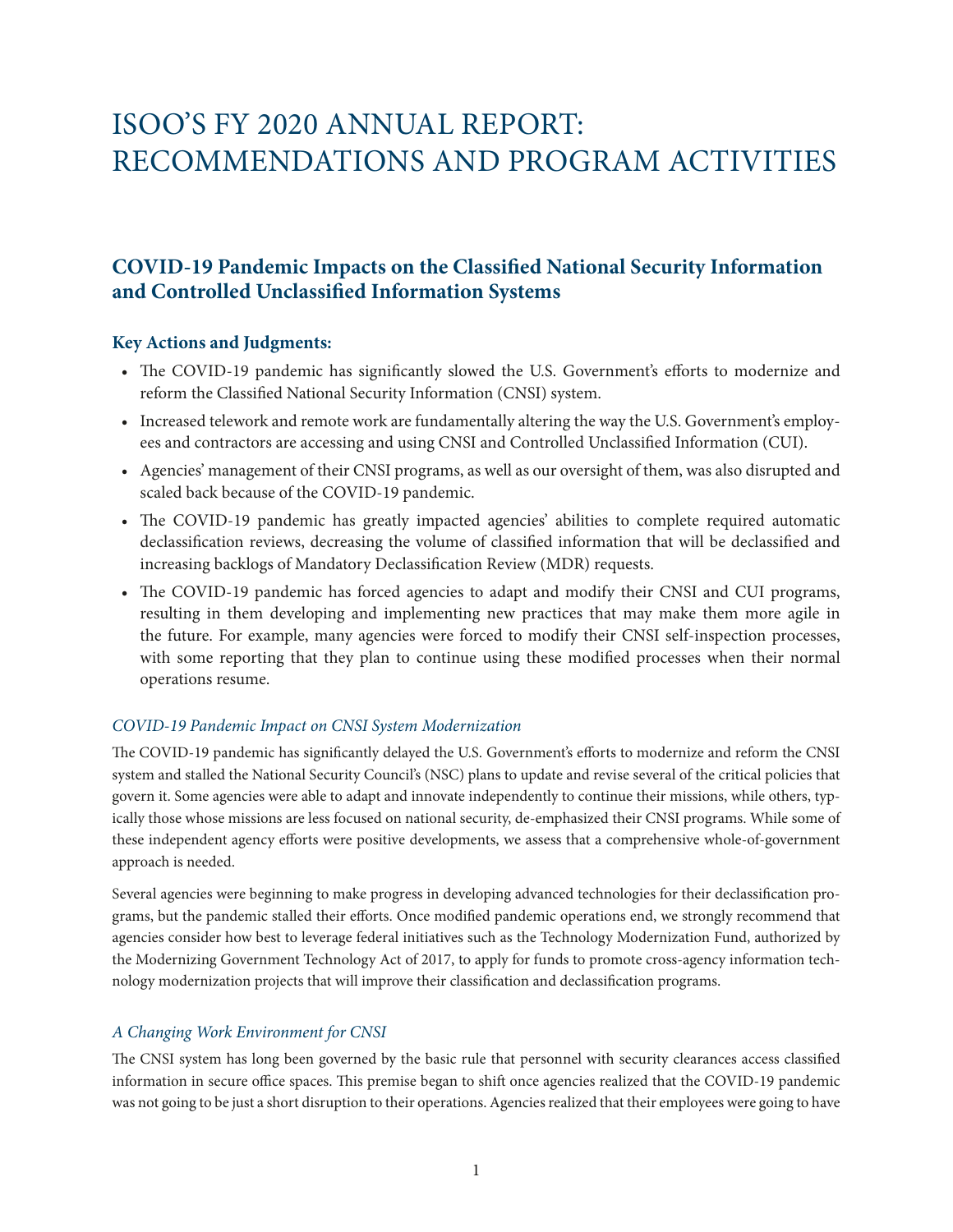only limited, or in many cases, no access to secure facilities for an extended period. Faced with that stark reality, agencies began rethinking long-standing policies to address this unprecedented challenge. These efforts included formulating and adapting procedures to permit their employees to work with lower-level classified information in their homes. For instance, one large agency developed detailed requirements and policies, including mandatory oversight, system security, and accountability plans, so that their more senior employees could work on Secret and Confidential level information in their homes. If successful, we believe these individual pilot projects might well pave the way for comprehensive plans to permit a federal workforce working remotely to access, use, create, and share classified information.

We also received information that teleworking employees at some national security agencies have consciously decided to keep their work products unclassified. Without access to classified information while working from home, these employees improvised and developed unclassified substitutions for classified products so that they could share information with colleagues, including others who were teleworking. For example, one agency comprehensively reviewed all of its classified training products and created new unclassified substitutions for 41% of those products. Another agency directed its employees to make every effort to keep their work unclassified. These policies and efforts were always coupled with upgrades in the security of information networks and systems.

Designing and implementing new security policies and procedures that operate more effectively and efficiently in the digital environment to permit improved secure teleworking and remote work are now more important than ever because of the potentially high risks both pose to CNSI from hackers and bad nation-state actors.

#### *Agency CNSI and Self-Inspection Program Reporting during the COVID-19 Pandemic*

Many agencies reported to us that the COVID-19 pandemic adversely affected their CNSI program management and oversight abilities. To both increase our understanding of pandemic-related burdens and to help alleviate demands on time related to standard annual reporting requirements, in accordance with Office of Management and Budget (OMB) COVID-19 guidance, we tasked agencies in FY 2020 with an abbreviated CNSI data collection.

Our FY 2020 data collection included questions covering the COVID-19 pandemic's impact on the management of agencies' CNSI programs, including on their self-inspection programs. Agencies were also asked to describe any special measures they had taken and any best practices they had developed for conducting effective CNSI program oversight during the pandemic. Out of concern that agency security resources were already strained, and to help ensure that agencies could most effectively direct their resources to the management and oversight of their CNSI programs, we did not ask agencies to submit the comprehensive self-inspection reports that we required over the previous nine years.

As we expected, nearly all agencies reported that the COVID-19 pandemic disrupted the management of their CNSI programs. Extended facility closures, limited building access, and maximum teleworking required agencies to change how they implemented various aspects of their CNSI programs. Two of the most impacted areas were declassification and self-inspections.

Most agencies were unable to review a significant quantity of classified records for automatic declassification or those that were requested under Mandatory Declassification Review (MDR). A few agencies reported that their declassification programs were curtailed because they were dependent on their access to the National Declassification Center (NDC) or the Washington National Records Center (WNRC), which were closed due to the pandemic. Nevertheless, some agencies reported that they were still able to meet their declassification milestones.

Just over one quarter of agencies reported that they did not conduct any self-inspections at all, and nearly 30 percent of all agencies indicated that they did not cover all the required elements of their self-inspection programs because of no or limited access to their facilities. Despite this, nearly all agencies that manage significant CNSI programs reported to us that they conducted self-inspections. A few even submitted summaries of their findings in all program areas.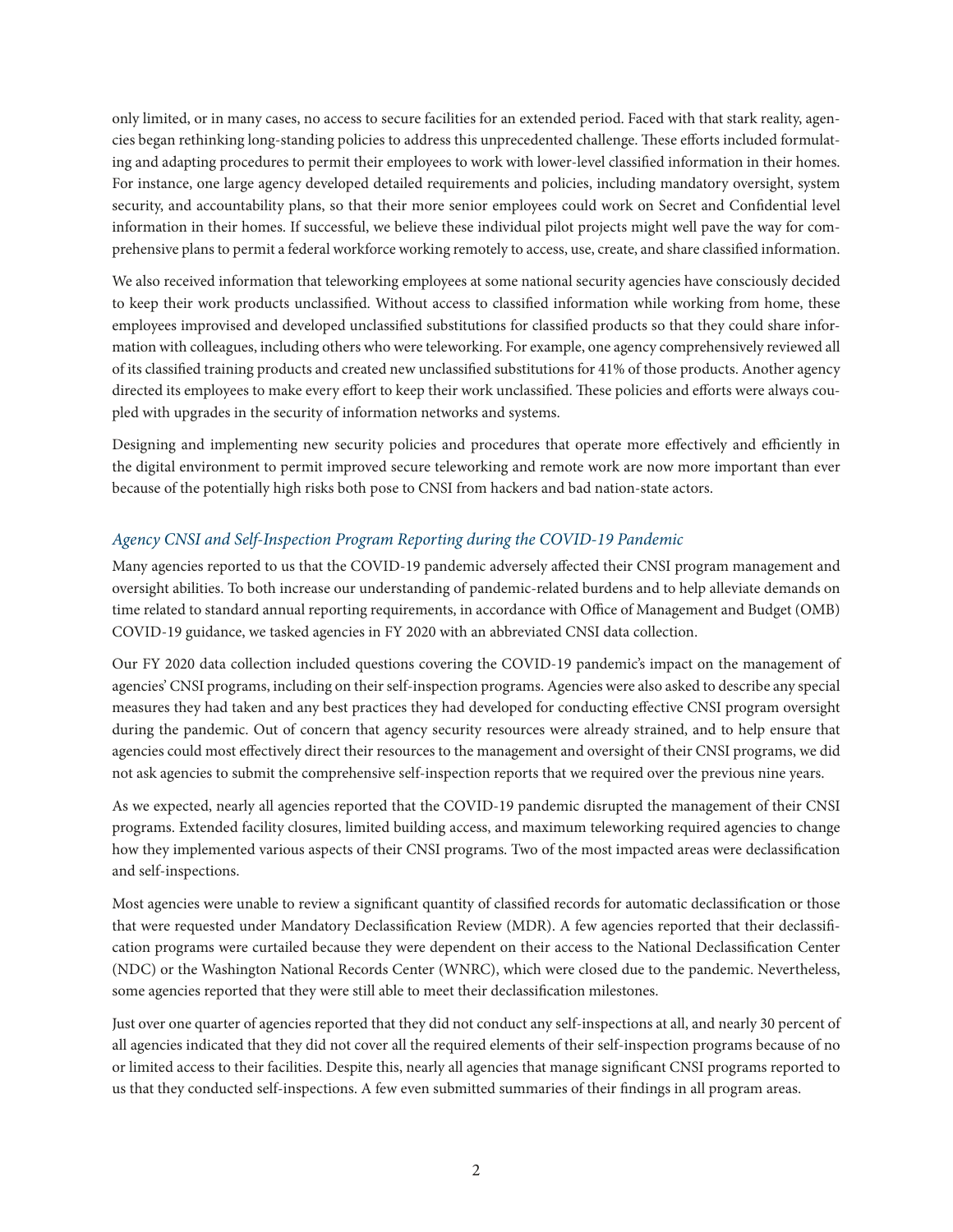As alternatives to on-site reviews, many agencies relied on electronic communications and the use of virtual platforms. They performed remote security compliance reviews and used data requests to gather self-inspection data. Several agencies identified some of their alternative measures as best practices. These encompassed remote or virtual compliance reviews, electronic self-inspection forms, robust data requests for remote evaluations, and standardized forms for interviews. Some agencies told us that they intend to continue to use these measures to supplement on-site reviews when their operations return to normal.

Facility closures also negatively affected many agencies' abilities to instruct new employees on how to access CNSI. New hires at several agencies were unable to physically sign the Standard Form 312, Classified Information Nondisclosure Agreement. Closures also impacted some classified systems that required additional maintenance because of long periods of non-use; some users lost access altogether and were often delayed in having their access reestablished.

Most agencies' CNSI training programs were unaffected because they were already delivering their courses online prior to the pandemic. Other agencies, in response to the pandemic, increased their online training capacity and adapted their training procedures to fit this new paradigm. Still, a handful of agencies told us that they could not provide some of their more specialized training.

No agency reported to us that the pandemic caused any mishandling of classified information or security violations, nor did we receive any notifications of investigations. Although the pandemic limited access to CNSI and caused agencies to modify elements of their programs, we are not aware of any instances where it caused classified information to be placed at risk.

The pandemic did force agencies to innovate and reassess certain information security policies so that their employees could remain focused on their missions. Agencies developed alternative schedules that included working in shifts and limiting in-person staff contact. They upgraded their telework capabilities and worked with chief information officers, chief information security officers, and systems designers to ensure that these systems were adequately protected by strengthening access permissions. Several agencies also updated their telework policies, which reminded their employees that they were expected to follow and obey all operational, cyber, and physical security requirements.

We believe that agencies should use lessons learned from the pandemic to continue to adapt and modernize operations through adopting new policies and procedures for a more agile, digital-based system that is better situated for 21st century national security missions. We also believe a coordinated approach to modernizing policies and practices, led by the NSC, is the best way to enact needed changes to the CNSI system.

As outlined in the *"Modernizing ISOO Oversight and Metrics for Analysis"* section of this report, ISOO also plans to roll out a new agency reporting questionnaire this year to monitor agency progress. This reformed questionnaire will include revised self-inspection reporting questions.

#### *COVID-19 Impacts on Agency Declassification Programs*

The COVID-19 pandemic significantly eroded many agencies' abilities to complete automatic declassification reviews as required in section 3.3 of E.O. 13526 and further increased backlogs of MDR requests.

Immediately following the declaration of a national emergency on March 13, 2020, all agencies shut down their declassification programs after closing their on-site facilities, and the NDC and WNRC closed. These programs were largely deemed 'non-essential' as national security agencies tried to limit their number of on-site employees to the minimum necessary to accomplish their core missions. Beginning in the summer, several agencies permitted a small number of declassification program employees to return to their facilities part-time so that they could perform the classified work that they could not otherwise do by teleworking. By September 2020, most agencies permitted part-time work and staggered schedules to allow more of their declassification employees to return to their secure facilities.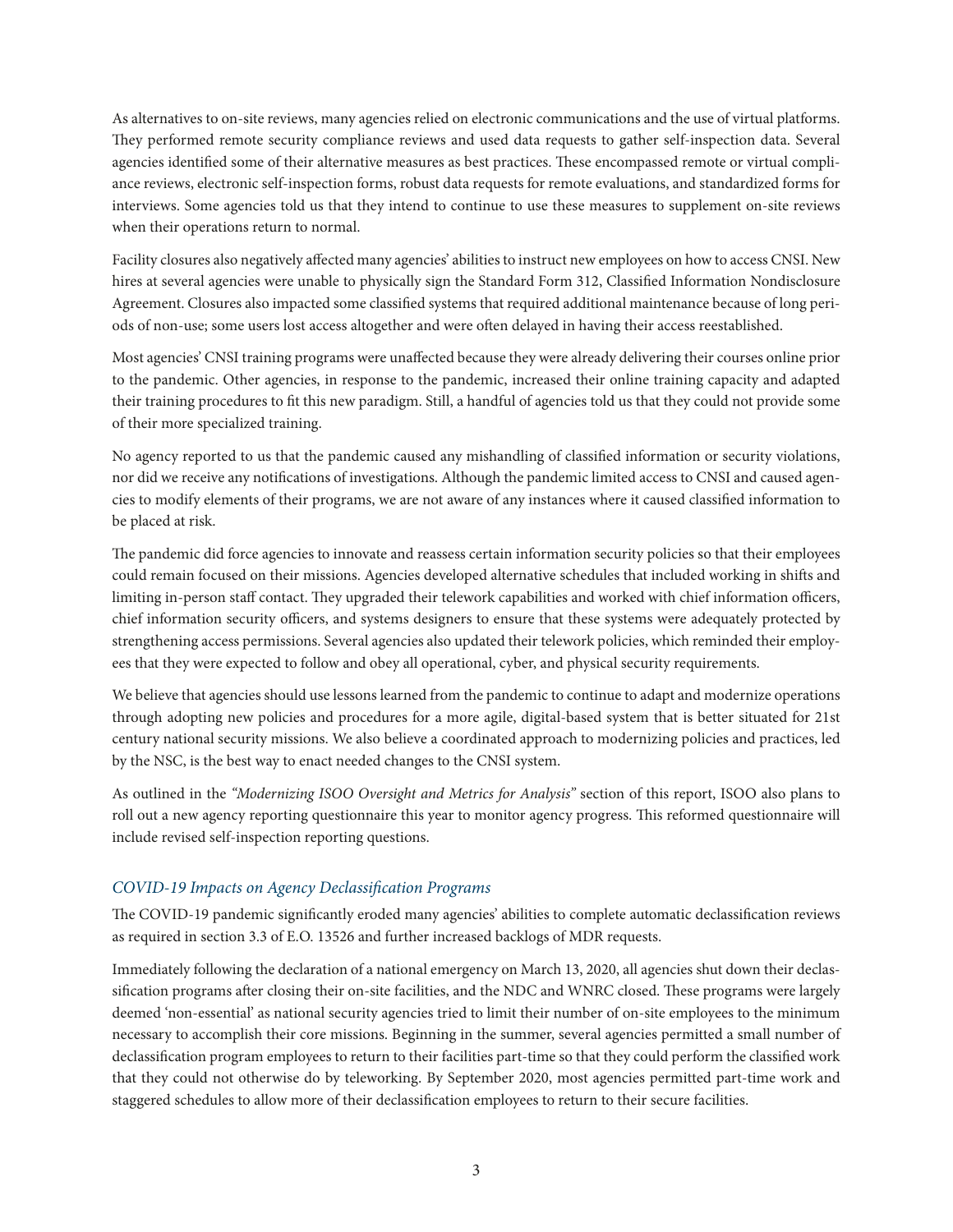Still, agencies began contacting us in August 2020, asking about delaying the onset of automatic declassification, or requesting such a delay. In response, we sent agencies an informal questionnaire that we developed to learn about the impact of the pandemic on their declassification programs and on what challenges they were facing. The questionnaire included four questions about the status and progress of automatic declassification reviews and one question about the status of MDR programs.

We sent this questionnaire to 31 agencies, including eight combatant commands. Twenty-three agencies responded. Overwhelmingly, we found that most agency programs were greatly impacted by the nationwide closures, including the NDC and WNRC, and restrictions in place. Most responding agencies indicated that they would be unable to complete their automatic declassification review of records by the December 31, 2020 deadline. Only four agencies answered that they would be able to complete their automatic declassification reviews on time.

While agencies indicated they either already had, or expected to, complete the automatic declassification review of approximately 40 million pages of records by the December 31, 2020 deadline, they also reported that they would not complete declassification reviews on approximately 23.6 million pages by the deadline, though one agency accounted for 80 percent of this backlog.

Most agencies noted multiple challenges, including lengthy facility closures, the inability of supporting staff to enter facilities, diminished on-site staff availability, and position vacancies. Some agencies cited factors external to their organizations. For instance, several reported that once they had a sufficient number of employees to perform the work, they were unable to retrieve and access their records stored at external facilities, such as the WNRC, which remained closed. Other agencies highlighted the extended closure of the NDC. These agencies were unable to conduct automatic declassification review of their records, review referrals, or conduct Quality Assurance/Quality Control (QA/QC) reviews.

The processing of MDRs also suffered during the pandemic. While agencies received fewer requests than in FY 2019, backlogs and delays nevertheless climbed. Agencies reported that they prioritized the processing of Freedom of Information Act (FOIA) requests above processing MDR requests. They explained that FOIA legal requirements and deadlines remained firm despite the pandemic, and opted to assign their returning employees to process FOIA requests. Typically, agencies logged MDR requests, assigned a case number to each, and informed the requester of receipt and the case number, but did no further processing.

We engaged with the NDC, the National Archives and Records Administration (NARA)'s General Counsel, and the NSC to discuss the agencies' concerns and identify possible solutions that would conform to requirements in E.O. 13526 and its implementing regulation. We used the data compiled from the questionnaire to help inform this discussion.

We and the NSC determined that E.O. 13526 and its implementing regulation did not allow for a delay in extending the automatic declassification deadline, nor did either permit a waiver for agencies to rely on so that they could review these records after the deadline. On November 20, 2020, we issued a memorandum to all senior agency officials informing them of this determination and advising them that automatic declassification programs should prioritize records for review by adopting a risk-based approach. We also told agencies to focus their automatic declassification reviews on their most sensitive records and those with the highest levels of classification.

This particular impact of the COVID-19 pandemic will likely affect both agencies' and the NDC's operations in FY 2021 and for years to come. The automatic declassification provision in E.O. 13526 only applies to the information of the originating agency; it does not apply to information embedded in records that other agencies created. Thus, agencies must still identify other agency equities, as well as Restricted Data/Formerly Restricted Data in records that were not reviewed before the December 31, 2020 deadline. These requirements will delay the accessioning of records to the NDC until those reviews are completed. Additionally, NDC QA/QC processes will likely be more time-consuming. This will almost certainly hold up making these records available to the public.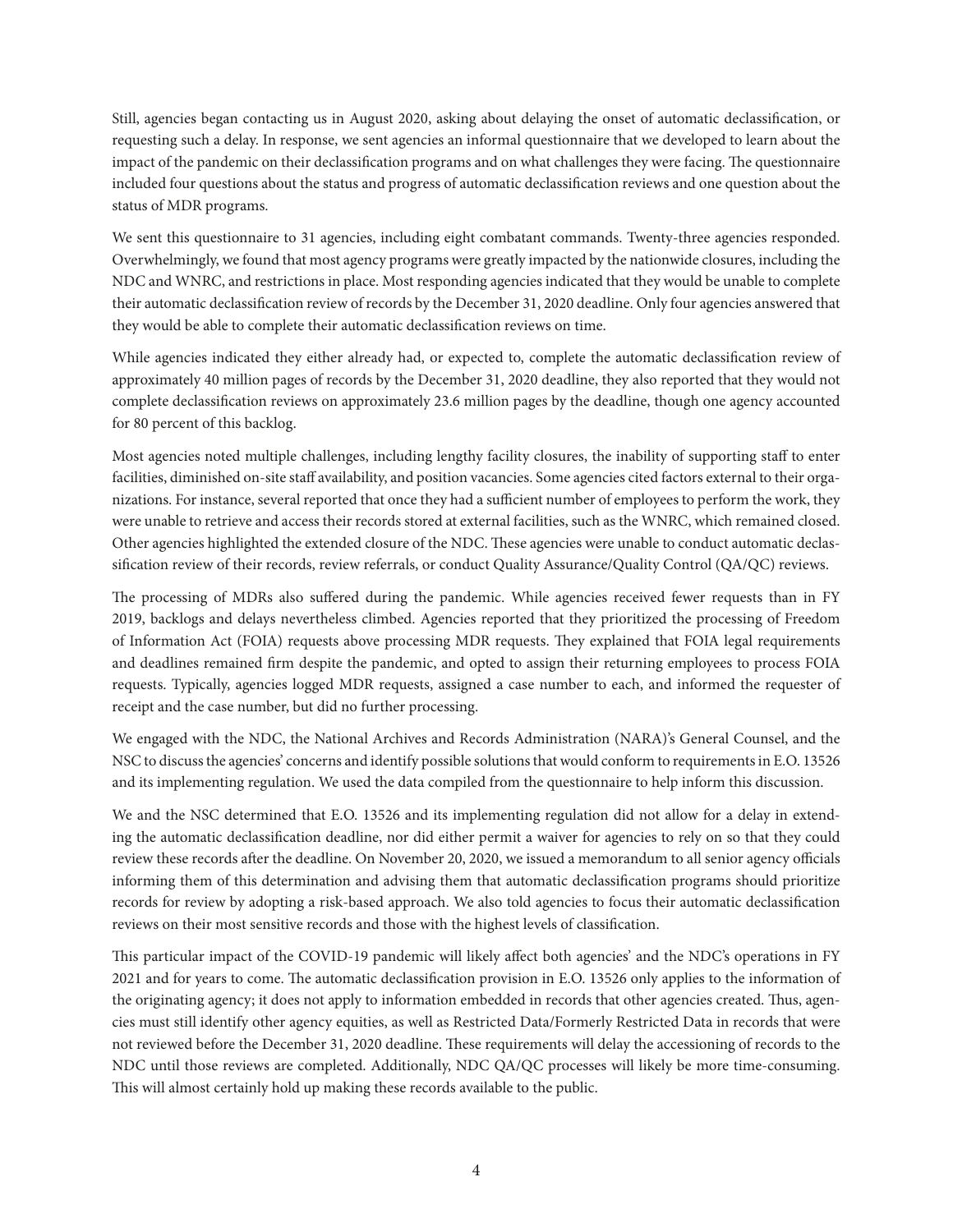#### *COVID-19 Pandemic Impacts on the Interagency Security Classification Appeals Panel*

The COVID-19 pandemic adversely impacted and significantly degraded the Interagency Security Classification Appeals Panel (ISCAP)'s ability to perform its mission. The ISCAP, established by E.O. 13526, is a Presidential appellate panel empowered to decide certain classification and declassification issues. These include MDR and classification challenge appeals, as well as agency exemptions from automatic declassification.

The processing, review, and adjudication of classified records, which accounts for a substantial amount of the ISCAP's work, cannot be done remotely. Facility closures, including complete closures for extended periods of time, limited access to secure workspaces. Additionally, the pandemic led to new competing priorities in allocating the time of specialized declassification employees who work on the ISCAP's appeals.

Nevertheless, the pandemic forced one badly needed reform. Before March 2020, the ISCAP's MDR appeal adjudication process was largely paper-based. When limited operations resumed in the summer of 2020, one ISCAP staff member was able to begin working part-time in the ISCAP's secure workspaces, which helped to increase productivity. This staff member developed new procedures for resolving ISCAP appeals electronically by using a classified network. The ISCAP will continue to refine its procedures, with the goals of focusing its attention on significant declassification decisions and using technology to streamline the processing and adjudicating of appeals.

Despite this, major challenges for the ISCAP remain. Only one ISCAP staff member at ISOO is currently able to work on classified materials. Additionally, some ISCAP member agencies do not have ready access for their ISCAP members and staff to the classified network that enables electronic resolution of appeals. Our ISCAP staff also does not have secure video teleconferencing capability, which prevents the ISCAP members and liaisons from meeting securely through that method. We continue to advocate for funding to address these technological limitations.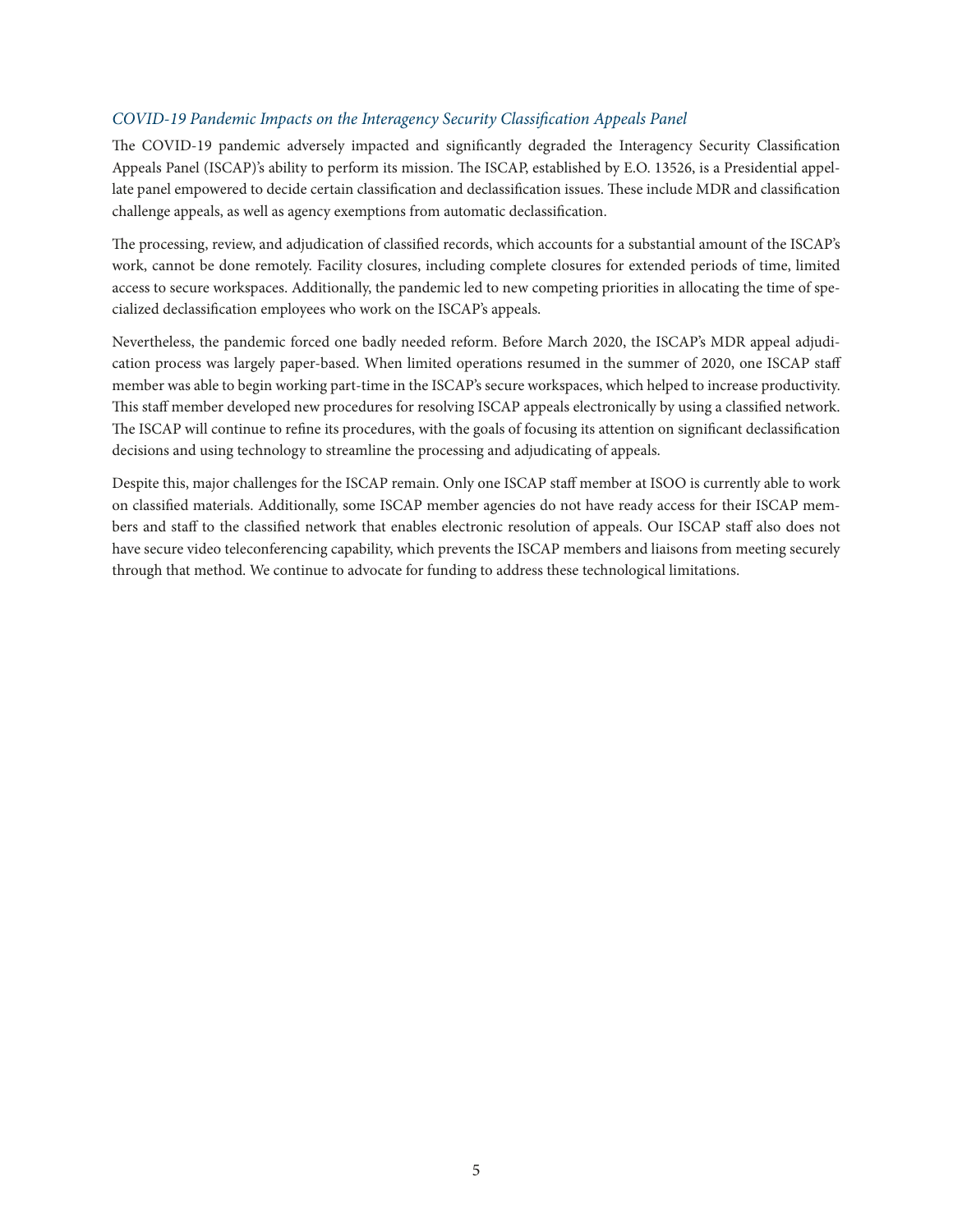## <span id="page-12-0"></span>**Transforming the Classified National Security Information System**

#### **Key Actions and Judgments:**

- The White House must begin a comprehensive interagency process, led by the NSC's Records Access and Information Security directorate, which has wide experience in coordinating and managing classification and declassification programs across the federal government, to review and update critical national security policies and authorities that govern the CNSI system. These include Executive Order 13526 "Classified National Security Information" and Executive Order 12829 "National Industrial Security Program" (NISP), which both contain several sections that are outdated and need to be modernized. If it does not, we believe that Congress will continue trying to satisfy these needs legislatively.
- Congress spearheaded two significant modernization developments in FY 2020: (1) the FY 2020 National Defense Authorization Act (NDAA) included several provisions supporting CNSI modernization efforts, including reauthorizing the Public Interest Declassification Board (PIDB) and (2) new bipartisan legislation was introduced in the U.S. Senate that focused specifically on modernizing the CNSI system, with a well-attended public committee hearing held on it.
- In May 2020, the PIDB published recommendations to support the vision for a uniform, integrated, and modernized security classification system that defends national security interests, instills confidence in the American people, and maintains sustainability in what is increasingly becoming an all-digital environment.
- The U.S. Government must invest in and use advanced technologies to support the CNSI system, including for the declassification and the management of large amounts of classified digital data. The recently enacted American Recovery Act included \$1 billion for the Technology Modernization Fund for use in solving urgent cross-government IT challenges. Modernizing the CNSI system is such a challenge.
- We completed our new questionnaire to collect more accurate and useful CNSI oversight data from agencies, and will begin using it in FY 2021.

#### *NSC-led Review of CNSI National Policies*

We believe that the NSC's Records Access and Information Security directorate must lead a comprehensive interagency process to review and modernize critical national security policies governing the CNSI system. These policies include E.O. 13526, which was last updated in 2009 and serves as the backbone of the executive branch's system for managing classified information, and E.O. 12829, as amended, which governs classified information handled by U.S. Government contractors, licensees, and grantees. E.O. 12829 has not been sufficiently modernized since it was signed in 1993.

There have been numerous operational changes since these orders were written. Some, such as access to classified information while teleworking, have been highlighted because of the ongoing COVID-19 pandemic, while others, such as the need to leverage advanced technologies to ensure the efficient and effective declassification of huge amounts of digital data, predate the pandemic. New requirements have also impacted agency operations, including OMB M-19-21, "Transition to Electronic Records", a joint memorandum by OMB and NARA mandating new requirements for federal agencies to manage digital data, as well as Presidential Records Act and Federal Records Act amendments that added new requirements for classified records and definitions for digital materials.

Additional policy areas of E.O.s 13526 and 12829, as amended, that are in need of modernization include the following: updating automatic declassification processes and requirements to better facilitate the declassification of records; prioritizing records of significant historical interest for declassification reviews; assessing the benefits of simplifying the system by moving from three levels to two levels of classification to align with secure systems; improving and clarifying the use of classification challenges to ensure better classification decisions and increased transparency; reforming the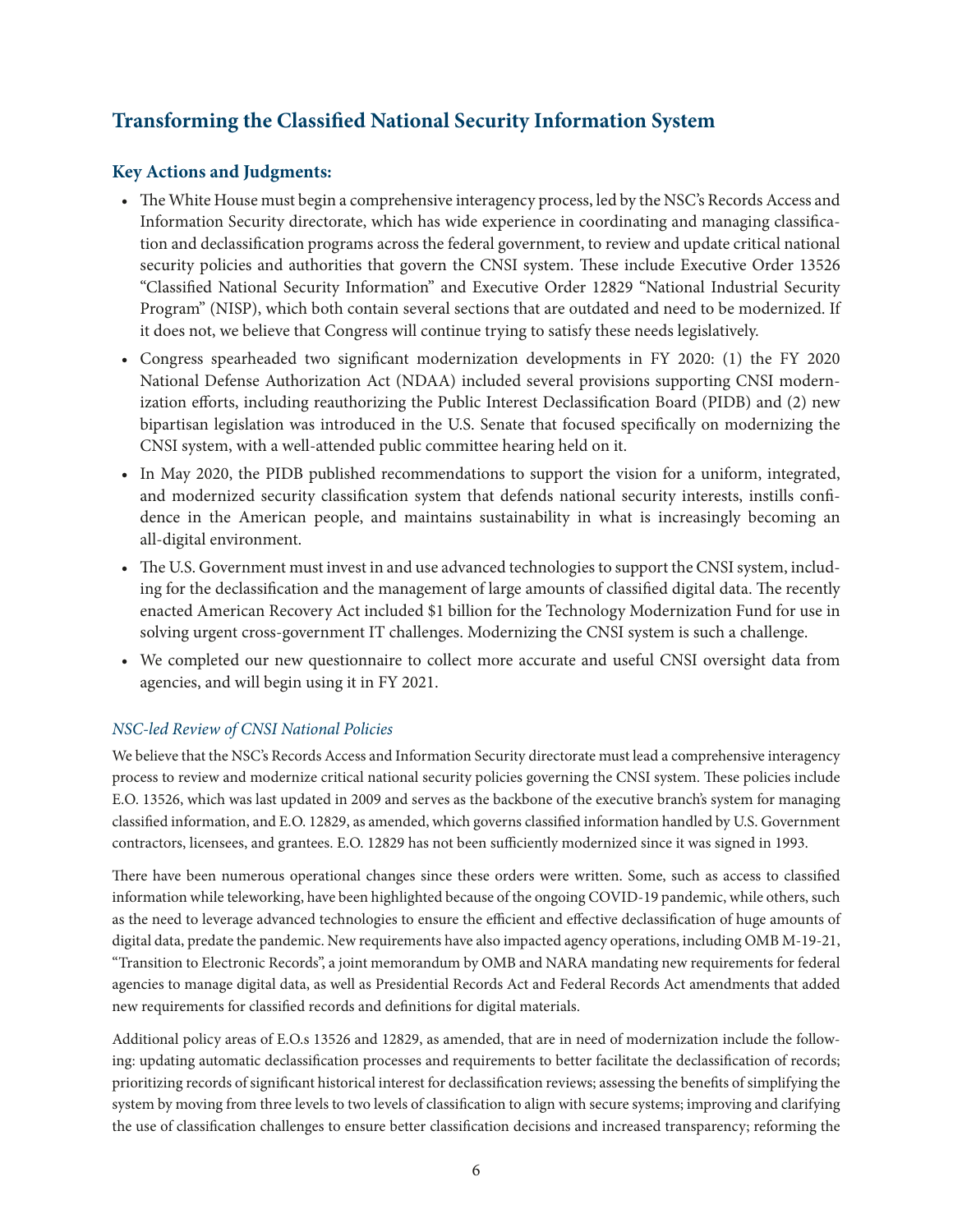ISCAP to account for an increasing backlog of cases; and modernizing the NISP to account for uncleared contractors within the NISP supply chain. If the executive branch fails to modernize its CNSI policies, we believe that Congress will continue trying to satisfy these needs legislatively.

The NISP, established by E.O. 12829, as amended, still does not comprehensively address today's threats to classified systems and digital data operated and held by the NISP's government contractors, nor does it sufficiently cover the security vulnerabilities and exposures of uncleared contractors within the industrial supply chain. If this does not change, the United States will lose more and more of its most sensitive technology to those countries and bad actors who want to steal it.

#### *Congressional Initiatives to Modernize the CNSI System*

Two congressional initiatives significantly impacted the CNSI system in FY 2020.

First, the FY 2020 NDAA included numerous provisions that are designed to aid the modernization of the executive branch's CNSI system and support new national security imperatives. We believe five NDAA provisions will have an especially significant impact on these ongoing modernization efforts:

- (1) Reauthorizing the PIDB and establishing it as a permanent independent board dedicated to improving declassification work;
- (2) Requiring reports from each Intelligence Community Inspector General on the accuracy of classification decisions, proper marking, compliance with declassification requirements, and identifying and prioritizing topics of public and historical interest for declassification;
- (3) Mandating that the Department of Defense (DOD) reorient and align its Big Data policies with its cyber strategy, with a requirement to include classification standards and supporting metadata that better enable information sharing, collaboration, and use;
- (4) Directing reforms to how the Government conducts background investigations and adjudicates personnel security clearances, including requiring the Defense Counterintelligence and Security Agency to report on the backlog of personnel security clearances awaiting adjudication and a mitigation plan on how to reform processes; and
- (5) Including a Congressionally Directed Action requiring DOD to compile information about the declassification programs of all its components, including its plans to eliminate declassification backlogs and adopt the use of advanced technologies, such as Artificial Intelligence and Machine Learning, in declassification processes.

Secondly, the Declassification Reform Act of 2020 was introduced in the U.S. Senate, bipartisan legislation that focused specifically on CNSI declassification modernization efforts. The Senate Select Committee on Intelligence held a virtual public hearing on the proposed legislation on September 9, 2020. Discussion focused significantly on the PIDB's recommendation in its June 5, 2020 report to the President, *A Vision for the Digital Age: Modernization of the U.S. National Security Classification and Declassification System*, to designate the Office of the Director of National Intelligence (ODNI) as the Executive Agent for coordinating needed declassification reforms. Although the legislation fell one vote short of passing at the committee-level, we assess that it may be enacted into law in the future.

Additionally, more recently, Senators Ron Wyden and Christopher Murphy introduced legislation, the Transparency in Classification Act of 2020, which would provide the ISCAP with additional responsibilities and permit more Congressional oversight.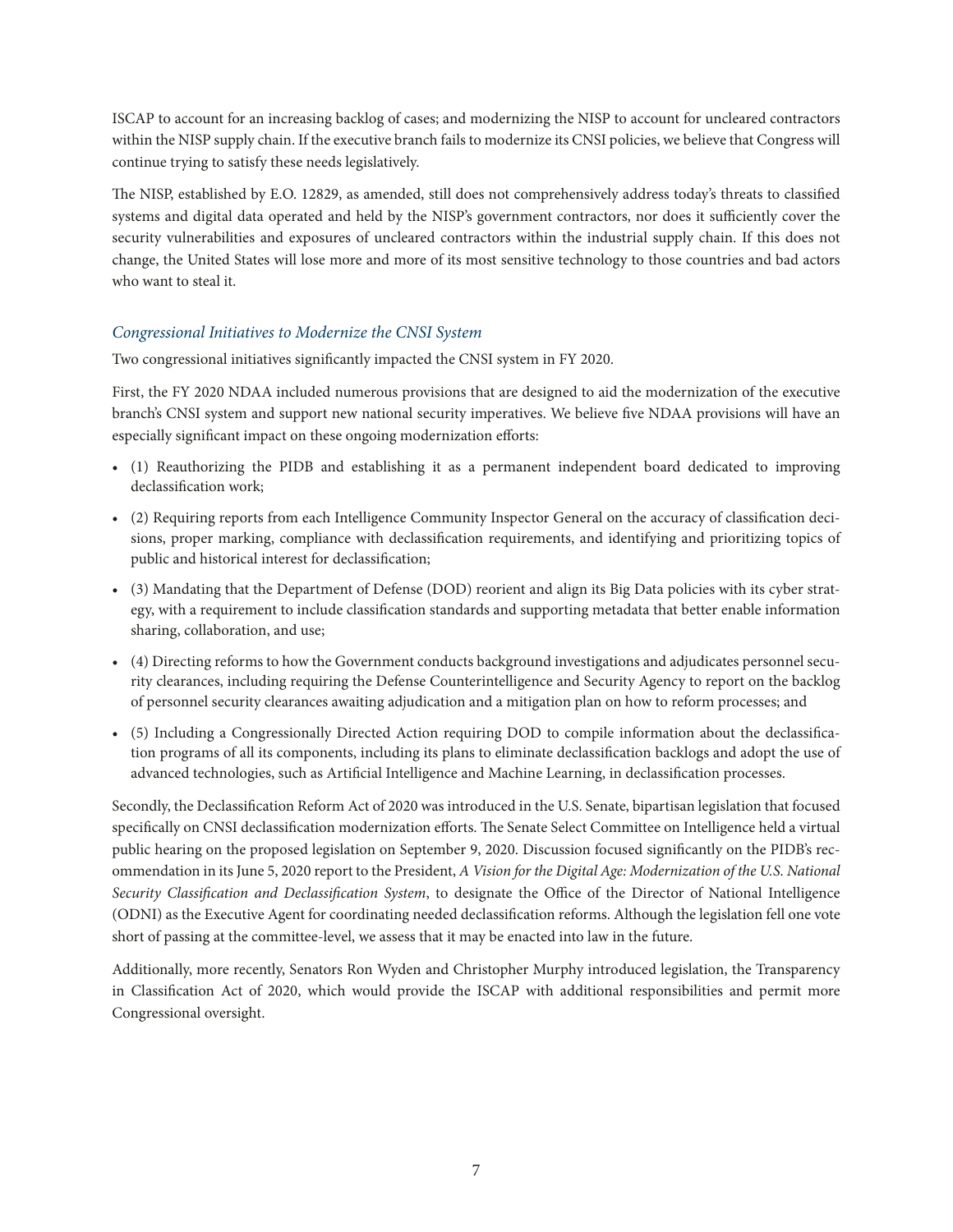#### *Modernizing ISOO Oversight and Metrics for Analysis*

In FY 2018, and continuing in FY 2019, we embarked on a multiyear effort to reform our data collections we use to oversee agency CNSI programs. We wanted to develop a more accurate and effective way to measure and assess the health of agency CNSI programs that was less onerous and based only on data that we believe is (1) valuable for oversight; (2) mandated to be collected; or (3) helpful to agencies to improve their own CNSI programs. We also sought to streamline previous CNSI reporting requirements to us by consolidating them into one collection request.

In FY 2020, we continued to work extensively with stakeholders and subject matter experts - including those from federal agencies and civil society groups - to move this reform effort forward and gather recommendations to identify data that is meaningful, accurate, and measurable. As a result, we successfully completed a new data questionnaire for agencies that we believe accomplishes these goals.

While we intended to implement this new questionnaire in FY 2020, we understood the impact that the COVID-19 pandemic had on the agencies' CNSI program operations. As agencies were still working to quickly adapt to this altered environment for their programs, we believed that the likelihood of receiving meaningful reporting data in FY 2020 was greatly diminished. As a result, we delayed the deployment of our new comprehensive CNSI data collection questionnaire until FY 2021.

After we consulted with agencies, we determined that it would be helpful to provide them with the new questionnaire as early as possible in the reporting period to provide them with ample time to prepare for the new questionnaire content and format. Agencies received the new questionnaire early in calendar year 2021, and we plan to issue a formal agency tasking to complete it later in FY 2021. We believe that our data reform efforts are critical to understanding what changes are necessary to transform and reform the classification and declassification system, enhance information sharing, measure costs, complement cybersecurity policies, and support 21st century national security missions and needs.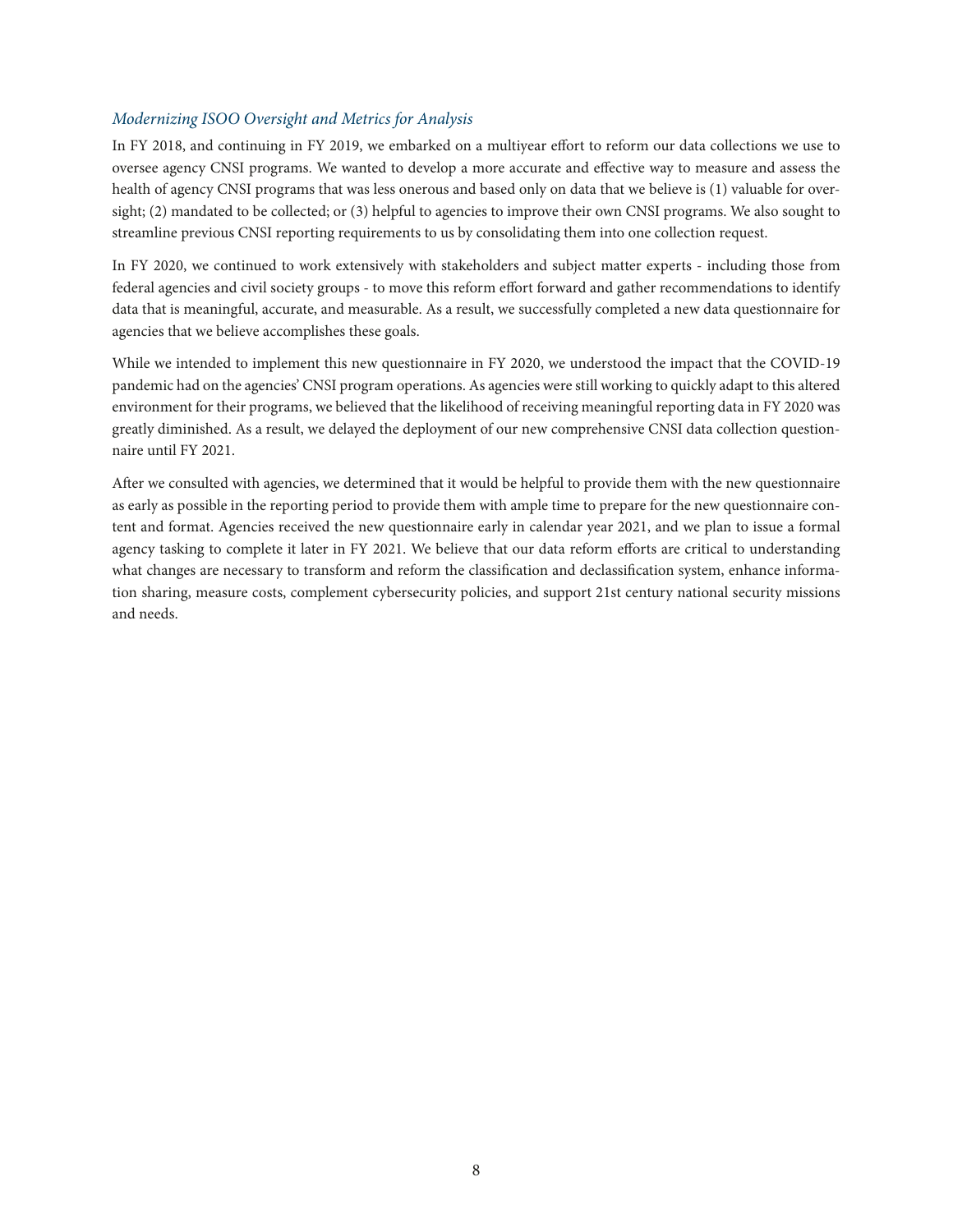## <span id="page-15-0"></span>**Executive Order 13526, "Classified National Security Information" Oversight**

#### **Key Actions and Judgments:**

- The total number of Original Classification Authorities (OCAs) continued to decrease across the Government.
- We reviewed 70 agency security classification guides (SCG) to ensure that they complied with the requirements of E.O. 13526 and its implementing directive. While most of these SCGs met these requirements, approximately 20% of SCGs had multiple elements for which the security classification level was ambiguous, and 14% of SCGs had multiple elements for which the date or event for classification failed to comply.
- Approximately 25% of the SCGs listed a date they were issued or last reviewed that exceeds the five-year regulatory-mandated time frame for such updates.
- My office worked with the Department of State to contribute CNSI subject-matter expertise to ongoing bilateral information security consultations with the Government of Japan.

#### *Original Classification Authority Designations*

The total number of OCAs across the executive branch continued to fall in FY 2020. Agencies reported an overall reduction of 187 OCAs from FY 2019 to FY 2020, which represents a 10.9% decrease. The FY 2020 figures include 678 Top Secret level OCAs, 848 Secret level OCAs, and 3 Confidential level OCAs.

#### *Security Classification Guide Assessments*

In FY 2020, we began a multi-year review of agency SCGs to determine if they are prepared in accordance with the requirements of E.O. 13526 and 32 CFR Part 2001, and with sufficient specificity to facilitate proper and uniform derivative classification. Derivative classification is the incorporation, paraphrasing, restating, or generating in new form information that is already classified, and marking the newly developed material consistent with the classification markings that apply to the source information. While derivative classification accounts for the vast majority of classification actions, the genesis of the classified information is in the determinations made by OCAs. SCGs are the primary means by which OCA decisions are recorded and communicated, and as such are a key component of the security classification system.

These assessments differ from the Fundamental Classification Guidance Review (FCGR), which agencies last completed in FY 2017. The FCGR requires agencies to complete a comprehensive review of their classification guidance to ensure that it reflects current circumstances and that it identifies classified information that no longer requires protection and can be declassified. Our SCG review examined the content of a sample of the agencies' guides to determine if they meet the requirements of E.O. 13526. Our goal is to review samples of SCGs from every agency that produces them.

Our SCG review evaluates how fully the agencies' SCGs are complying with the administrative and technical requirements of E.O 13526 and 32 CFR Part 2001. The administrative requirements specify that the SCG must be approved personally and in writing by an official with program or supervisory responsibility over the information or is the senior agency official who is authorized to classify information originally at the highest level of classification prescribed in the SCG. This OCA must be identified in the guide by name and position, or by a personal identifier.

Other administrative requirements spell out that each SCG must identify its subject matter and identify an agency point of contact for any questions about the SCG. It must also provide the date the SCG was issued or when it was last reviewed. Each SCG must have been reviewed and updated as circumstances require, but at least in the past five years.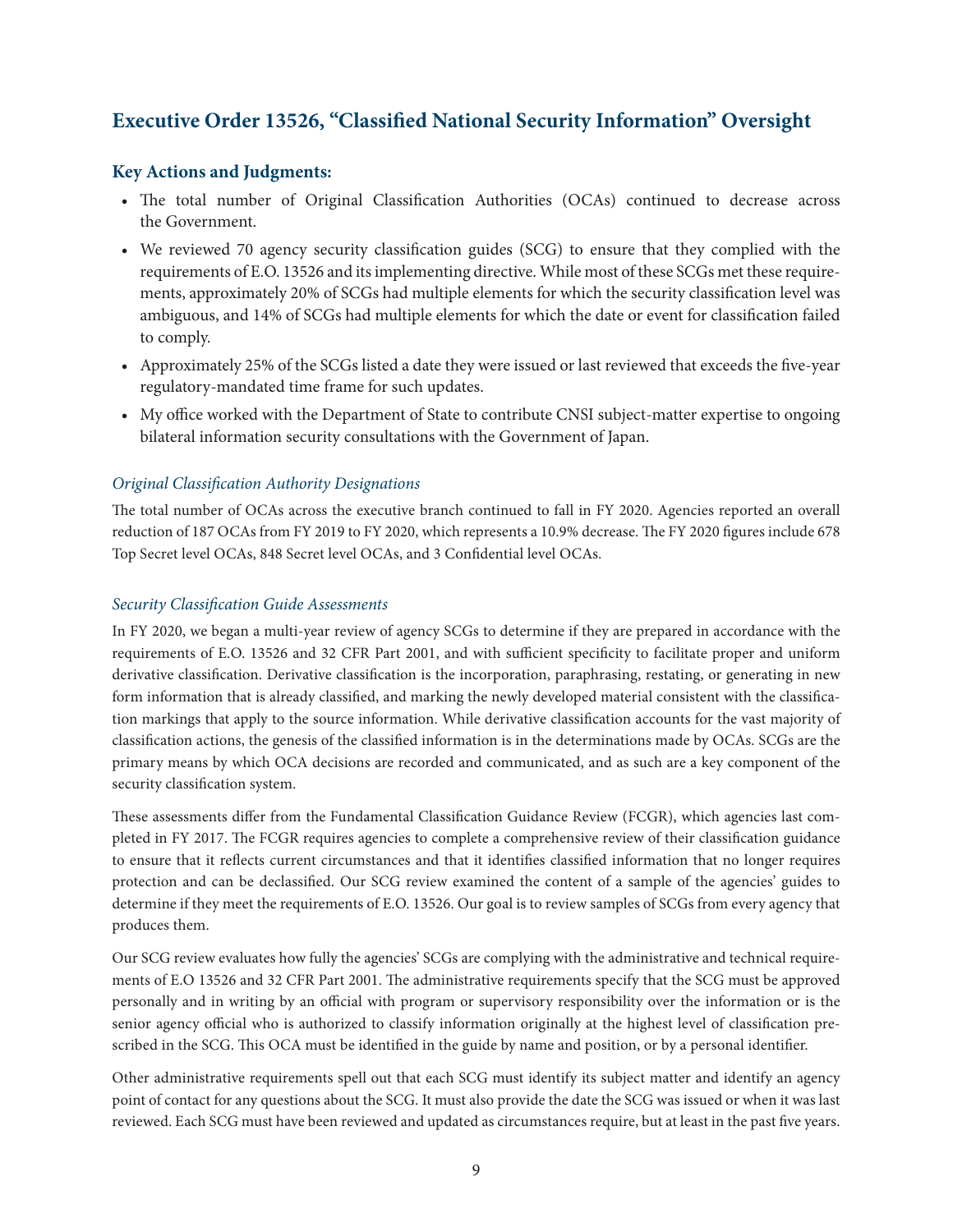The technical requirements mandate that each SCG must state precisely the elements of information to be protected; it must indicate which classification level applies to each element of information, and, when useful, specify the elements of information that are unclassified; it must state a concise reason for classification which, at a minimum, cites the applicable classification category or categories in E.O. 13526, section 1.4; and it must prescribe a specific date or event for declassification or, if appropriate, one of the exemption codes specified in E.O 13526 and 32 CFR Part 2001.

Through the end of FY 2020, we reviewed 70 SCGs from multiple agencies and their subordinate components. For the most part, these SCGs generally met the requirements of E.O 13526 and 32 CFR Part 2001. We assessed that many of the SCGs were excellent, although it was rare both for an SCG to be perfect or chronically deficient. The subject matter contained within many of the reviewed SCGs is complex or highly technical in nature, and it was clear to us that many agencies had expended considerable effort in drafting them. A large number of agencies have issued SCG templates, which, when followed, help to ensure that all of the required SCG elements are included.

Most of the deficiencies we identified were minor and limited in nature, though some contained multiple omissions or significant deficiencies in meeting individual requirements. All the SCGs included the date they were issued or last reviewed, and all but a handful identified their subject matter and a point of contact for questions about the SCG. Nearly one fifth of the SCGs failed to provide sufficient information to identify the OCA, and in several others, the individual who signed the SCG is not on the agency OCA list, which is prohibited. Nearly one quarter of the SCGs we examined list a date they were issued or were last reviewed that exceeds the five-year timeframe. In a few instances, we found that some agencies had not reviewed between one-third and one-half of their SCGs in over five years.

Turning to the technical requirements, we observed that the vast majority of the SCGs precisely state the elements of information that must be protected. However, more than one in five of the SCGs had multiple elements for which the classification level was ambiguous. For example, an SCG might indicate a range of classification levels that apply to a particular element of information, but does not indicate what conditions would require it to be classified at one level as opposed to another.

The OCA must specify this information in the SCG and not leave it to the derivative classifier to determine. About one in seven of the SCGs failed to spell out the reason for classification, either by not providing a reason for multiple elements or by not giving a reason for any of them. About one in seven of the SCGs had multiple elements for which the date or event for classification was missing or was not in accordance with E.O. 13526 and 32 CFR Part 2001.

Of most concern in this area were ten SCGs that instructed the users to apply one or more of the 25X1 through 25X9 exemptions, which exempt information from automatic declassification at 25 years and allow for classification up to 50 years. Agencies must receive approval from the ISCAP to apply these exemptions. Although the ISCAP has given a few agencies the authority to use these exemptions at the time of automatic declassification (at 25 years), it has very rarely extended that authority at the time of the document's origin. The two agencies that prepared these ten SCGs did not have the authority to use these exemptions in their SCGs.

SCGs are essential to the proper functioning of the classification system. They communicate the OCA's decisions, which are necessary to facilitate effective and uniform derivative classification of information, which notably makes up most classification decisions. As such, it is critical that SCGs are accurate and provide, at a minimum, the information required by E.O. 13526 and 32 CFR Part 2001 with sufficient detail and precision.

Many of the SCGs do this very well and demonstrate a continuing commitment to excellence. Nevertheless, some fall short, and their creators need to be more careful in ensuring that their SCGs provide the required information. The ISOO SCG review will continue in FY 2021. Agencies should take our findings to heart and review and revise their SCGs as needed to ensure that they are accurate, precise, up-to-date, and prepared in accordance with the requirements of E.O. 13526 and 32 CFR Part 2001, and that they provide clear guidance to the derivative classifier.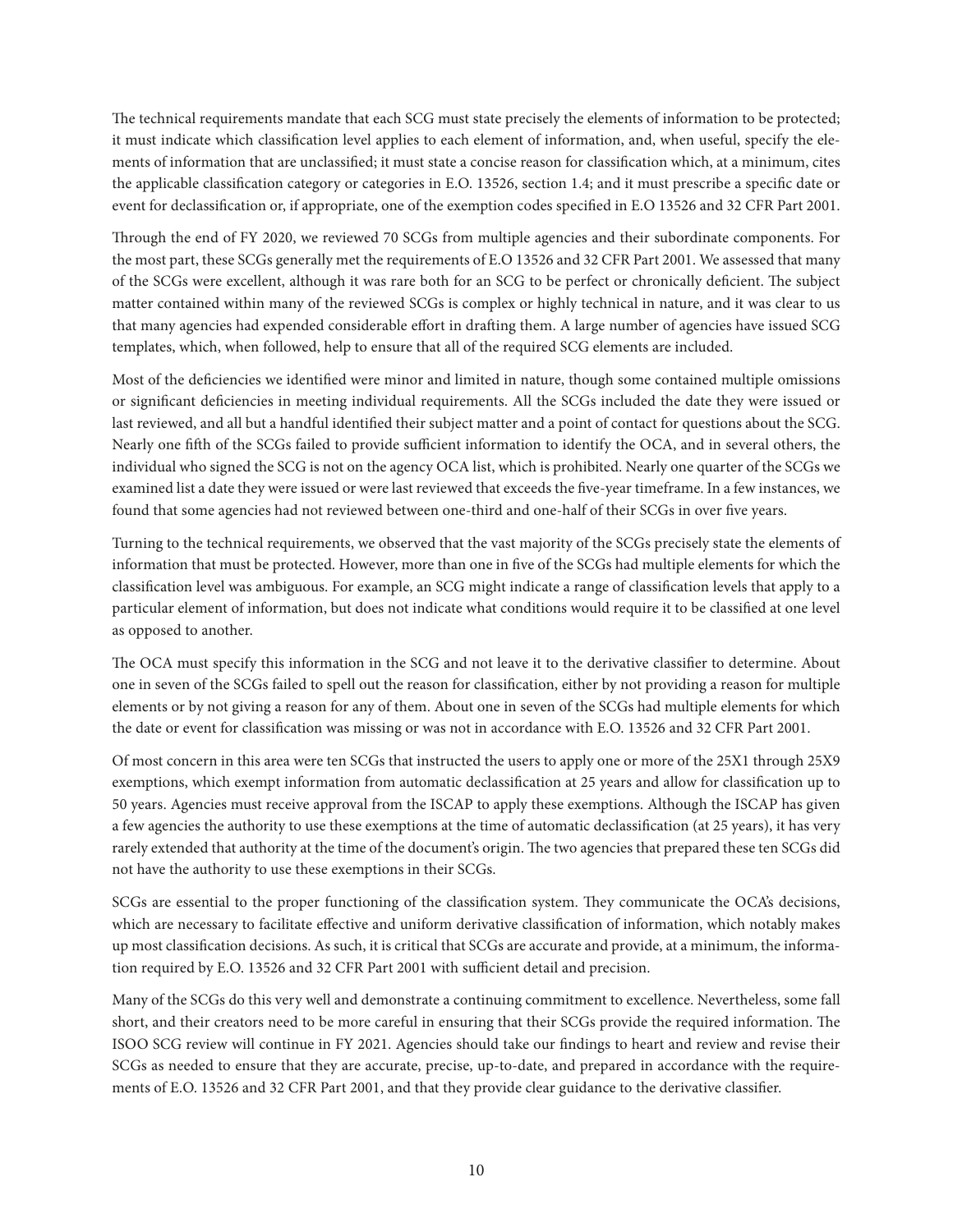#### *Special Access Program (SAP) Assessments*

We began reviewing agency SAP programs in FY 2019, focusing on whether agencies were complying with the requirements of E.O. 13526 and 32 CFR Part 2001. Our methodology for this examination includes a review of agency policies, procedures, and processes governing SAP establishment, implementation, management, and internal oversight. We continued our reviews in early FY 2020, but we had to suspend them because of COVID-19 pandemic restrictions. We will restart our reviews after we and the subject agencies return to normal operations. SAP information is among the most sensitive classified information that the U.S. Government generates; it is essential that agencies manage their SAP programs effectively and by following established policies.

#### *Bilateral Information Security Consultations with the Government of Japan*

My staff, working with the Department of State, provided its CNSI subject-matter expertise to ongoing bilateral information security consultations (BISC) with the Government of Japan. These consultations are part of larger U.S.-Japan Alliance efforts to advance this important bilateral relationship, which serves as a cornerstone of peace, security, and prosperity in the Indo-Pacific region and around the world. Differences in our information security are roadblocks to sharing the critical information to achieve the next level of Alliance relationship we need. The United States views the BISC as a foundational, whole-of-government initiative, critical to enhancing our ability to share defense- and security-related information across the spectrum of our common military, economic, and diplomatic priorities.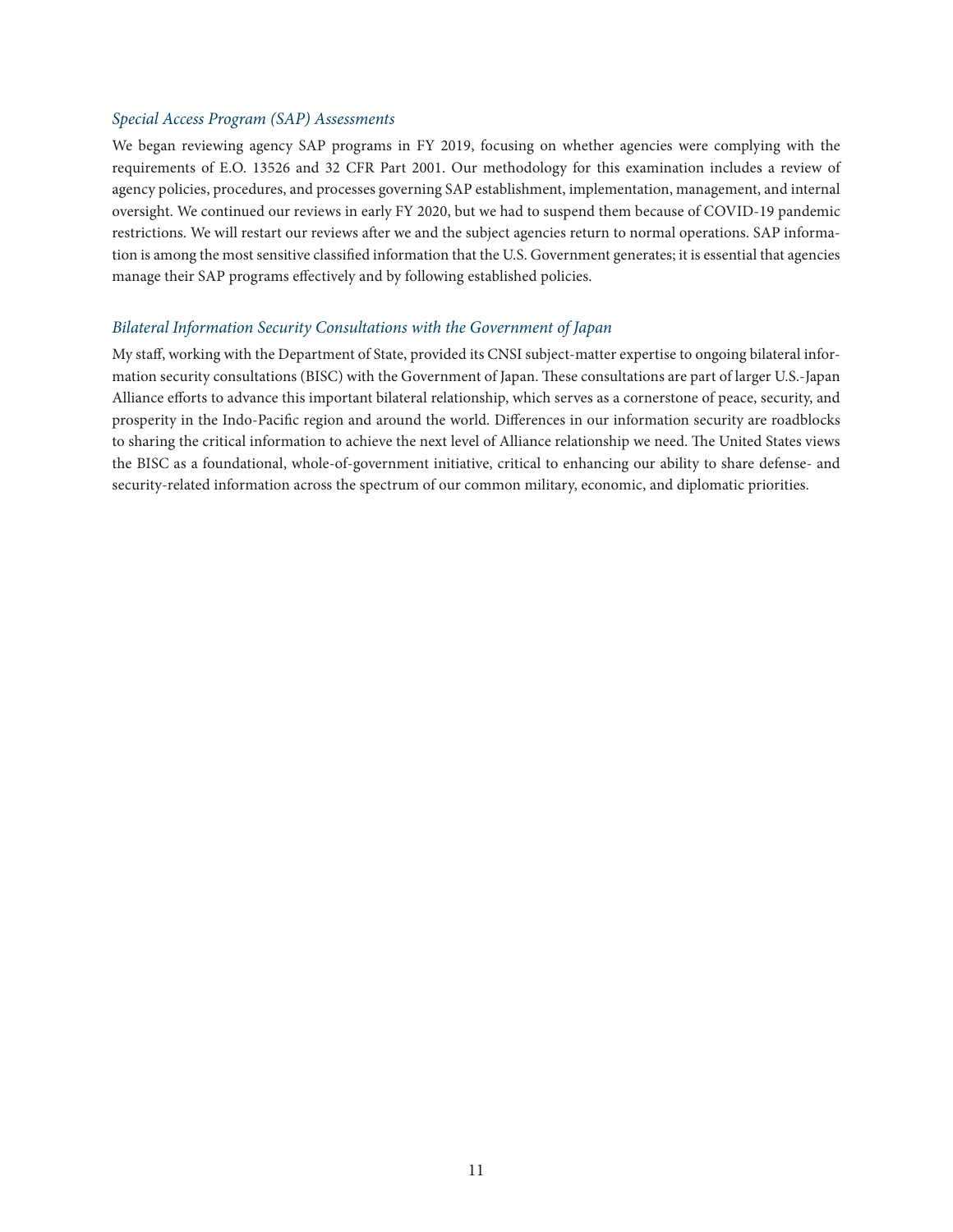## <span id="page-18-0"></span>**Executive Order 12829, "National Industrial Security Program" Oversight**

#### **Key Actions and Judgments:**

- The National Industrial Security Program Operating Manual (NISPOM) updates are expected to be completed in FY 2021, although the process to update it remains slow and is neither flexible nor agile enough to meet the national security threats it is supposed to address.
- We saw continued and substantial progress in reducing security clearance backlogs and modernizing vetting processes, making certain that employees are able to start working sooner and mitigating potential threats posed by insiders more quickly.
- We led discussions aimed at waiving National Interest Determinations (NIDs) for U.S. companies if they meet several requirements spelled out in Section 842 of the FY 2019 NDAA, which became fully operational for all Cognizant Security Authorities (CSAs) on October 1, 2020. This resulted in the more efficient use of resources in overseeing contractors that are owned or controlled by certain non-U.S. citizens or foreign entities.
- We coordinated and led interagency meetings on reforming NISP cost calculation methods. These meetings were focused on improving processes and ensuring that we collected more precise data for both agency and industry costs on how much they spend to implement the NISP.
- We observed a considerable increase in communications between industry and the ODNI, as the Security Executive Agent, and the Director of the Office of Personnel Management (OPM), as the Suitability and Credentialing Agent, along with the Performance Accountability Council, that reflects continued transparency surrounding the Trusted Workforce 2.0 efforts.
- The DOD is in the process of promulgating the NISP Contracts Classification System (NCCS) by means of a Federal Acquisition Regulation (FAR), which we believe will improve consistency and accuracy of security classification guidance provided to NISP contractors.

We are responsible for implementing and monitoring the NISP, pursuant to E.O. 12829, as amended.

We expect that a multi-year effort to update the NISPOM, led by the DOD, will be completed in FY 2021. DOD has submitted the proposed NISPOM federal rule for publication to OMB and to the Federal Register, for incorporation into the Code of Federal Regulations at 32 CFR Part 117. Contractors will have six months to comply with the rule from its effective date of February 24, 2021. The NISP CSAs will provide CSA mission-specific guidance to contractors under their security cognizance in accordance with executive branch coordination requirements before any such guidance is published. We believe that efforts to modernize E.O. 12829, its implementing regulation, and the NISPOM would be greatly enhanced by the simultaneous and coordinated modernization of E.O. 13526 and the CNSI program.

The ODNI, as the Security Executive Agent; the Director of OPM, as the Suitability and Credentialing Agent; and the Performance Accountability Council, continue to work toward greater transparency within the Trusted Workforce 2.0 efforts to modernize personnel vetting and security clearance reform. Communications have been strengthened among all parties by using industry fora, including the National Industrial Security Program Policy Advisory Committee (NISPPAC), National Defense Industrial Association/Aerospace Industries Association, Industrial Security Working Group, and Intelligence and National Security Alliance. These meetings have improved outreach as well as enhanced and facilitated communications about the NISP's security policies and practices.

The NISPPAC and its working groups have held numerous meetings to discuss and recommend updates to policies and instructions that promote cost savings and ways to mitigate threats and identify potential vulnerabilities to classified programs.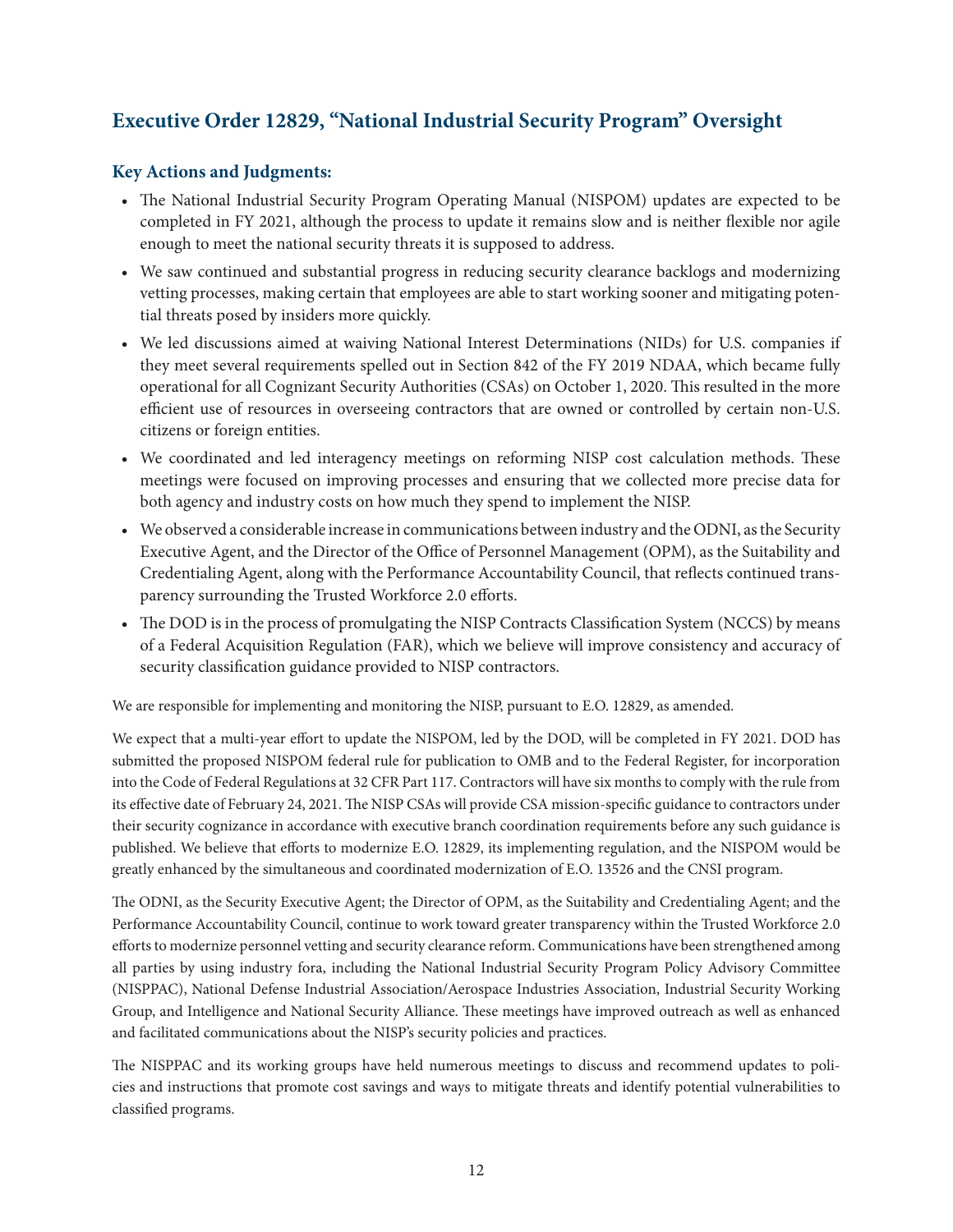Following a multi-year development effort, the NCCS FAR now requires use of the DD Form 254 by both DOD components and non-DOD agencies that have industrial security services agreements with DOD, as well as use of the NCCS module of the Procurement Integrated Enterprise Environment, unless the non-DOD agency has an existing DD Form 254 information system. We commend DOD for the NCCS module, as it provides a uniform process for NISP classification guidance in a more timely, uniform, systematic, and automated way.

We will continue to engage both government and industry stakeholders to solicit their ideas for modernizing security policies, practices, and procedures.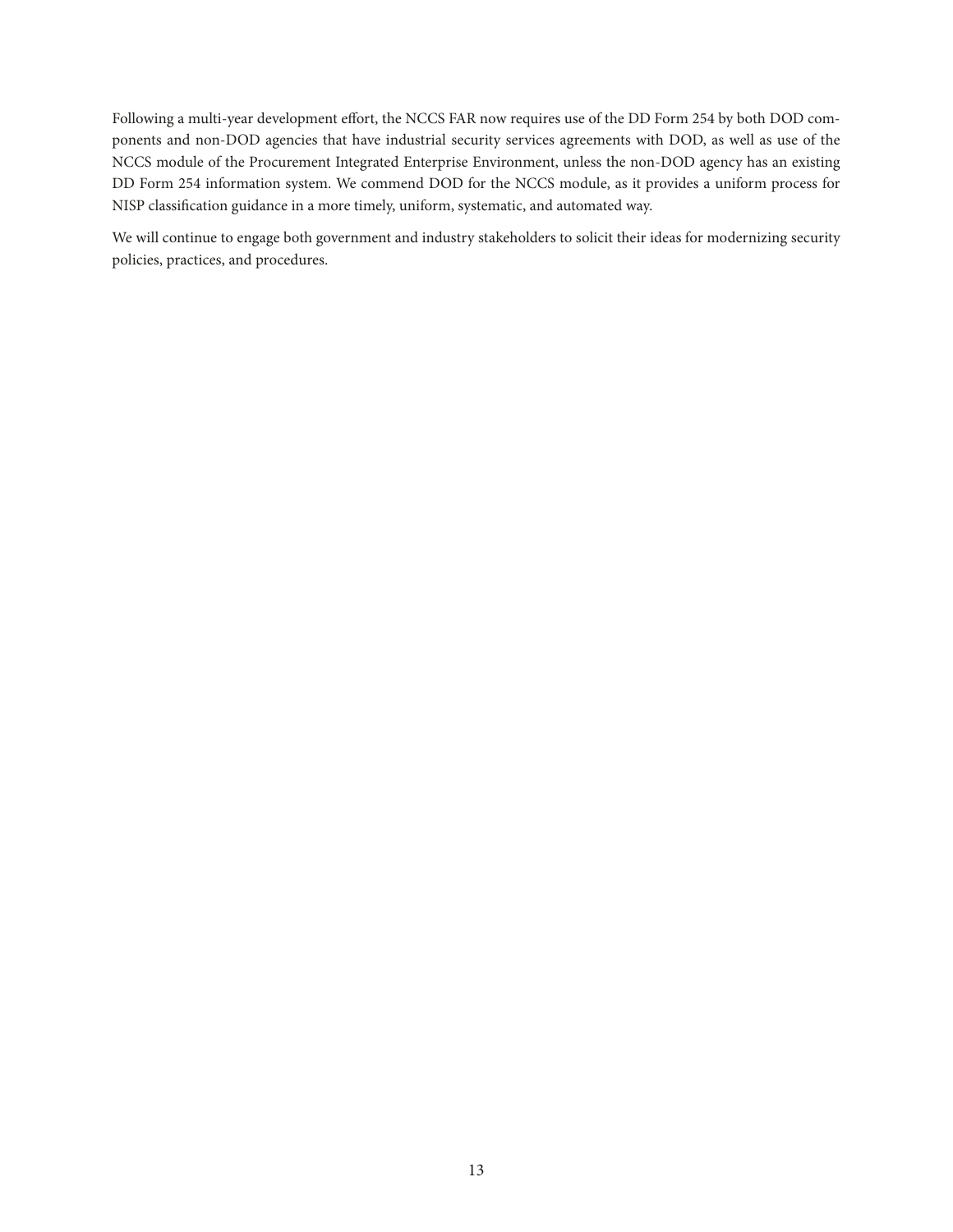## <span id="page-20-0"></span>**Executive Order 13556, "Controlled Unclassified Information" Program Implementation and Oversight**

#### **Key Actions and Judgments:**

- U.S. adversaries are aggressively targeting our sensitive unclassified information, systems, and other assets, damaging our economy and threatening our national security. The implementation of the CUI program is a critical component to combating these threats.
- We issued CUI Notice 2020-01, "CUI Program Implementation Deadlines", after consultation with the CUI Advisory Council and with approval from OMB. This Notice requires that any agency unable to meet the deadlines for various key CUI program requirements must submit an explanation and implementation plan or strategy outlining the cause for the delay and steps that will be taken to become compliant. We will review these responses and plans for approval or send them back for further coordination. Our goal is to ensure the timely and effective implementation of the CUI program across the executive branch.
- While there has been significant progress, the challenges of implementation continue to underscore the CUI program's breadth and the complexity of the underlying laws, regulations, and Governmentwide policies that undergird the program and that have evolved over decades to safeguard and share unclassified information.
- We assess that the vast majority of executive branch agencies have made great strides in implementing the CUI program. Nevertheless, one large agency – the ODNI – is lagging far behind the rest. The ODNI's delays have emerged as an obstacle to the CUI program's implementation across the Intelligence Community. For example, intelligence agencies and components have indicated they face challenges as they begin integrating CUI markings and CNSI markings in co-mingled environments because of the need to move from existing practices to CUI's new marking conventions. These issues require the ODNI's leadership, working closely with us, to be solved. (See Table on page 17 for an agency-by-agency report on the status of what cabinet-level agencies and agencies on the CUI Advisory Council report as their timeline to issue agency CUI policy.)
- My staff has identified several areas for improving the program's implementation. The CUI Registry, established before the CUI implementing regulation at 32 CFR Part 2002 was published and shortly after E.O. 13556 was issued, was always intended to be a living, evolving compendium and is ripe for modernization. Updating the CUI Registry is currently underway, to streamline CUI categories, and provide clearer guidance that addresses what is covered by the CUI categories and their authorities.
- Full implementation will require additional resources, including dedicated funds and more full-time staff.

#### *CUI Program Management and Oversight*

E.O. 13556, "Controlled Unclassified Information," established the CUI program to standardize the way the executive branch handles unclassified information that requires safeguarding or dissemination controls pursuant to law, regulation, or Government-wide policy. It designated NARA as the Executive Agent for the program, with NARA executing its responsibilities through the Director of ISOO.

As U.S. adversaries continue to target our sensitive, unclassified information and systems, the U.S. Government must adapt to counter these ever-growing threats. The CUI program, established to improve interagency information sharing while establishing consistent, standardized safeguards in the years following the 9/11 attacks, is a critical piece of the U.S. Government's response to these threats.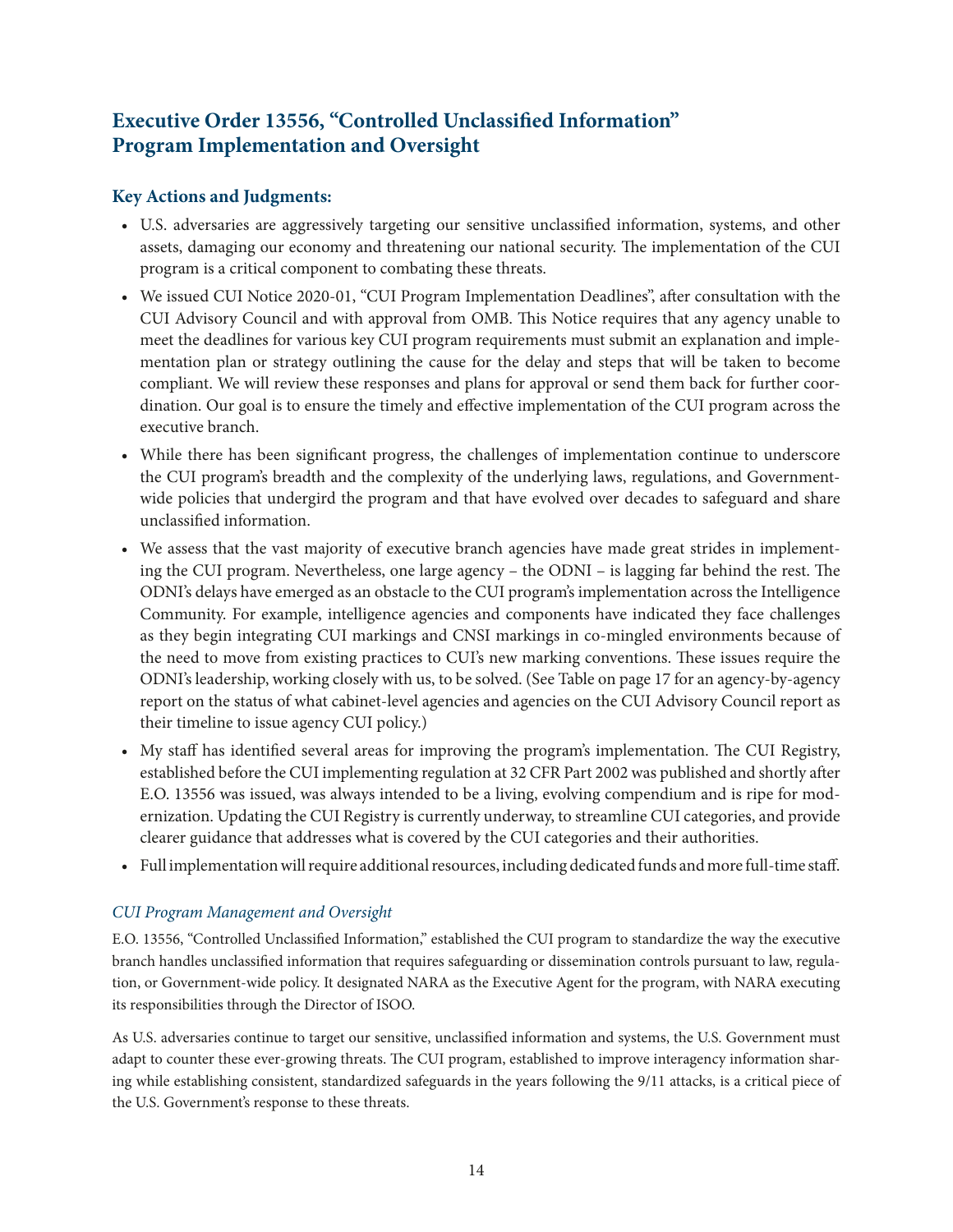Approximately two-thirds of reporting federal agencies, including the DOD and a number of other large cabinet-level agencies, indicated in their annual report to ISOO that they have published, or were scheduled to publish, their agency's CUI policy by the December 31, 2020 deadline. Over 90% of agencies reported that they will have completed their agency's CUI policy by the end of calendar year 2021. The creation and issuance of CUI policy at agencies has proven to be one of the most critical parts of implementation, delaying compliance with other program elements until it is finished. Agencies generally report meeting the remaining elements of implementation within one year following the publication of their CUI policies.

Last year, agencies indicated challenges with disseminating CUI across the executive branch while maintaining the CUI program's safeguarding standards. In response, we formed an interagency working group that partnered with the National Information Exchange Model (NIEM) to release a Government-wide CUI metadata tagging standard reflected in NIEM Release 5.0 (**<http://niem.github.io/niem-releases/>**). ISOO will maintain this standard, with the support of the CUI Registry Committee, to ensure it stays up to date with any changes to the CUI program.

We believe that the full implementation of the CUI program at many agencies will continue to require additional resources. In FY 2016, ISOO worked with agencies and OMB to develop a CUI budget section within OMB Circular A-11, Preparation, Submission, and Execution of the Budget. Agencies were required to submit budget requests for implementing CUI. While some agencies have submitted CUI budget estimates to OMB, many still have not. This will inexcusably continue to impede implementation at those agencies that have failed to do so.

Continuing CUI implementation delays at the ODNI are adversely impacting the entire Intelligence Community as well as the rest of the executive branch. My office has received numerous reports from agencies that the ODNI's delays are hindering their own efforts to make progress towards fully implementing the program.

In December 2020, during the waning days of the last Administration and without any notice to us, the ODNI sent a letter to the National Security Advisor requesting that the President rescind E.O. 13556 and end the CUI program. We assess that this would have a devastating impact on the standardized sharing and protection of CUI across the federal enterprise, as well as with state, local, and tribal governments and private sector entities. Instead, the U.S. Government should accelerate its efforts to implement the CUI program. We must not return to the old, ad hoc "FOUO" (also commonly referred to as "SBU") system that was largely agency-specific, poorly integrated across the federal enterprise, and led to information sharing failures, including ones highlighted in the National Commission on Terrorist Attacks Upon the United States (the 9/11 Commission) Report.

On March 24, 2021, I sent a letter to Director of National Intelligence Avril Haines expressing my concerns with the ODNI's CUI implementation efforts and offering to work together to enhance CUI program implementation at the ODNI. We look forward to working together with the new ODNI leadership to improve their compliance to levels commensurate with most of the rest of the government.

#### *Federal Acquisition Regulation for CUI*

We continue to wait for the General Services Administration (GSA) to publish the CUI Federal Acquisition Regulation (FAR) case, which was initiated in late 2016 and has been dormant at GSA since the fall of 2019. Once issued this regulation will standardize the way executive branch agencies require non-federal entities to comply with CUI safeguarding requirements. The Unified Agenda had projected that this FAR clause, a key part of agencies' CUI program implementation, would be released for public comment by March 2021 after a multi-year development process; however, this has not yet occurred and it is urgent that GSA prioritize its completion.

Agencies and contractors regularly contact us seeking its status and are actively awaiting the clause's publication. The lengthy delay in issuing the CUI clause is causing continued non-standardized approaches by agencies that disadvantage contractors and small businesses, and creating gaps in system and information security, as well as reporting.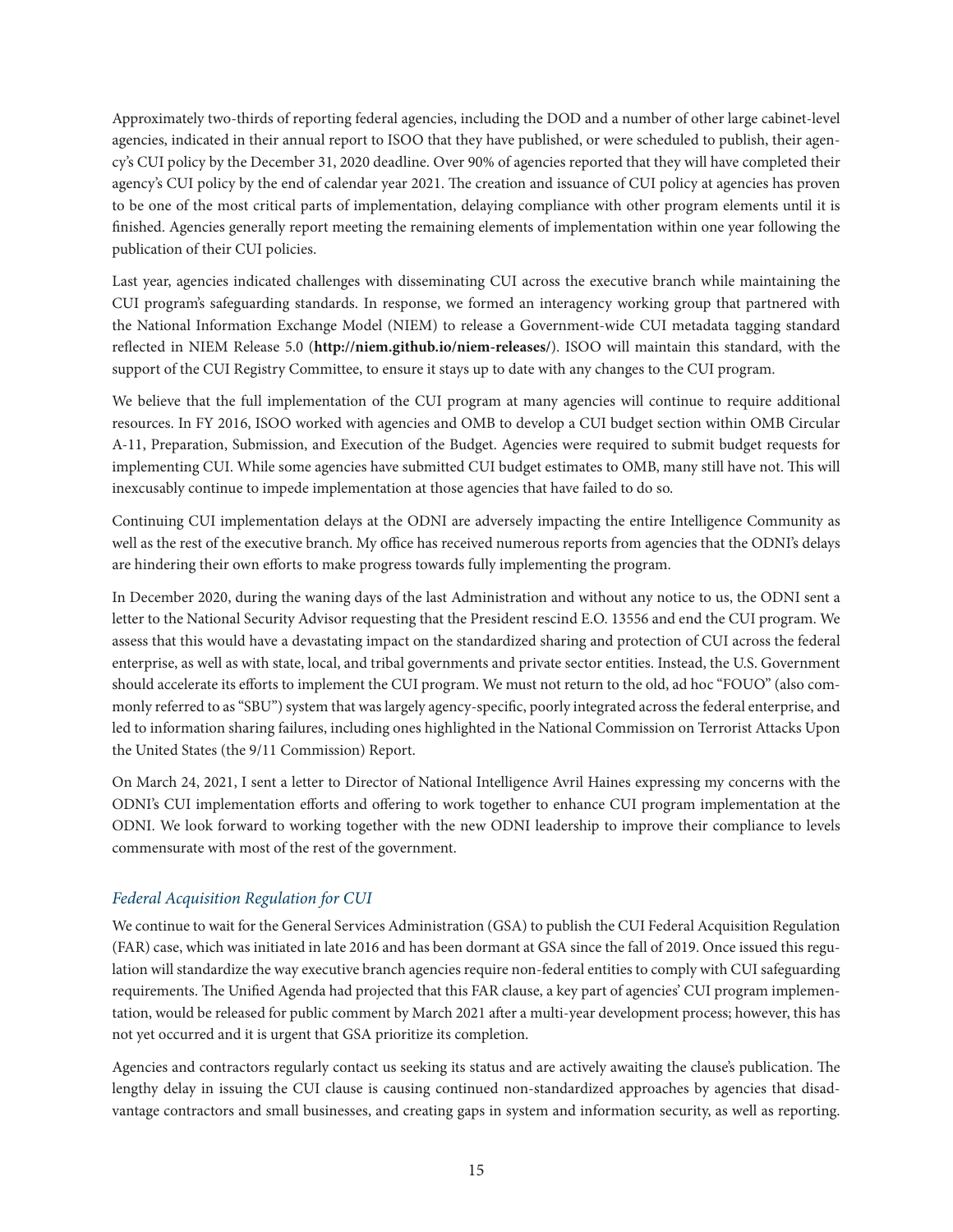Finalizing and issuing the CUI FAR remains a top priority of my office because it will significantly improve consistencies in government contracts that include CUI.

#### *Expansion of Insider Threat Program to Include CUI*

The scope of the National Insider Threat Program, established by E.O. 13587, "Structural Reforms to Improve the Security of Classified Networks and the Responsible Sharing and Safeguarding of Classified Information" is limited to only CNSI. It does not include or address current insider threat risks to CUI.

ISOO continues to believe that protecting CUI from insider threats is critical to the national interests and security of the United States. My office has worked with OMB and the ODNI's National Insider Threat Task Force on a draft policy solution to formally allow for, and to govern, the expansion of the National Insider Threat Program to include CUI and other unclassified critical systems and programs.

#### *National Operations Security Program*

ISOO worked with the NSC and federal agencies to ensure updates to the federal National Operations Security Program were sufficiently coordinated with CUI program requirements under E.O. 13556 so that both policies are consistent and appropriately integrated. The President signed National Security Presidential Memorandum (NSPM)-28, "The National Operations Security Program", on January 13, 2021, which modernized the executive branch's National Operations Security Program and replaced National Security Decision Directive 298 of January 22, 1988.

#### *Department of Defense CUI Cybersecurity Initiative*

The DOD's new Cybersecurity Maturity Model Certification (CMMC) initiative has the potential to aid CUI's implementation and improve cybersecurity for Defense Industrial Base (DIB) and DOD contractor systems. The CMMC combines cybersecurity controls standards from many different places and unifies them into a single cybersecurity systems framework. This framework uses DOD-accredited independent third-party organizations to conduct network and systems certification assessments of DIB companies. This DOD program has outlined an interim certification process, and has begun designating the first members of a pilot group to test this process. We will continue to monitor its progress.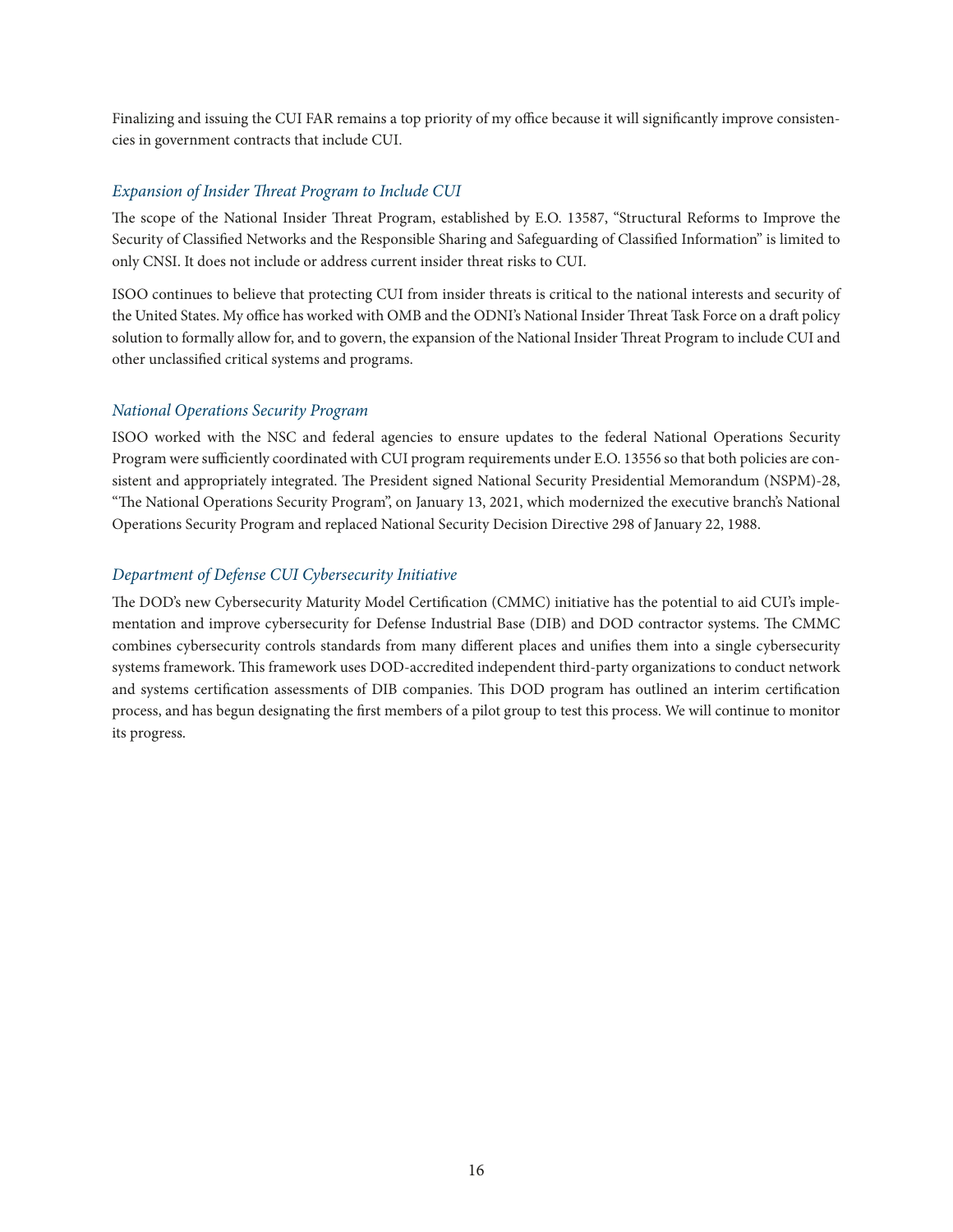## **CUI Policy Completion by Cabinet and CUI Council Agencies**

The CUI Executive Agent in consulation with the CUI Advisory Council developed deadlines for agencies to meet to achieve a phased implementation of the CUI program at the agency-level. These deadlines were issued in CUI Notice 2020-01. In that notice the deadline for agencies to issue their CUI policy was December 31, 2020. ISOO, recognizing the impact of the COVID-19 pandemic on agencies, provided a grace period of 6 month after the December 31, 2020 deadline. The third column denotes if an agency that missed the December 31, 2020 deadline reported that their program implementation was delayed by the COVID-19 pandemic.

|                                                    |                      | Reported       |
|----------------------------------------------------|----------------------|----------------|
|                                                    | <b>Reported CUI</b>  | COVID-19       |
| Agency                                             | <b>Policy Status</b> | <b>Delays</b>  |
| Central Intelligence Agency                        | 2022 Dec 31          | N <sub>o</sub> |
| Department of Agriculture                          | 2020 Dec             |                |
| Department of Commerce                             | Complete             |                |
| Department of Defense                              | Complete             |                |
| Department of Education                            | Complete             |                |
| Department of Energy                               | 2020 Dec             |                |
| Department of Health and Human Services            | 2021 Jan             | N <sub>o</sub> |
| Department of Homeland Security                    | 2021 Q1              | N <sub>o</sub> |
| Department of Housing and Urban Development        | Complete             |                |
| Department of the Interior                         | Complete             |                |
| Department of Justice                              | 2021 May 11          | Yes            |
| Department of Labor                                | Complete             |                |
| Department of State                                | 2021 Oct             | Yes            |
| Department of Transportation                       | 2020 Dec             |                |
| Department of the Treasury                         | Complete             |                |
| Department of Veterans Affairs                     | 2021 CY              | Yes            |
| <b>Environmental Protection Agency</b>             | 2020 Dec 31          |                |
| General Services Administration                    | Complete             |                |
| National Aeronautics and Space Administration      | 2020 Dec             |                |
| National Science Foundation                        | 2020 Oct             |                |
| Nuclear Regulatory Commission*                     | 2022 Q2              | N <sub>o</sub> |
| Office of the Director of National Intelligence    | 2022 Dec 31          | No             |
| Office of Personnel Management                     | 2020 Dec             |                |
| <b>Small Business Administration</b>               | 2021 May 31          | N <sub>o</sub> |
| Social Security Administration                     | Complete             |                |
| United States Agency for International Development | 2021 Jun             | Yes            |

\*Note: NRC has submitted a draft policy to the CUI EA and is now on track to issue their policy in 2021

#### **Color Key**

Agency policy issued by November 1, 2020 when agency CUI Annual Report was due to ISOO

Agency projects their CUI policy to be issued by December 31, 2020 due date in CUI Notice 2020-01

Agency projects their CUI policy to be issued within calendar year 2021

Agency projects their CUI policy to be issued after calendar year 2021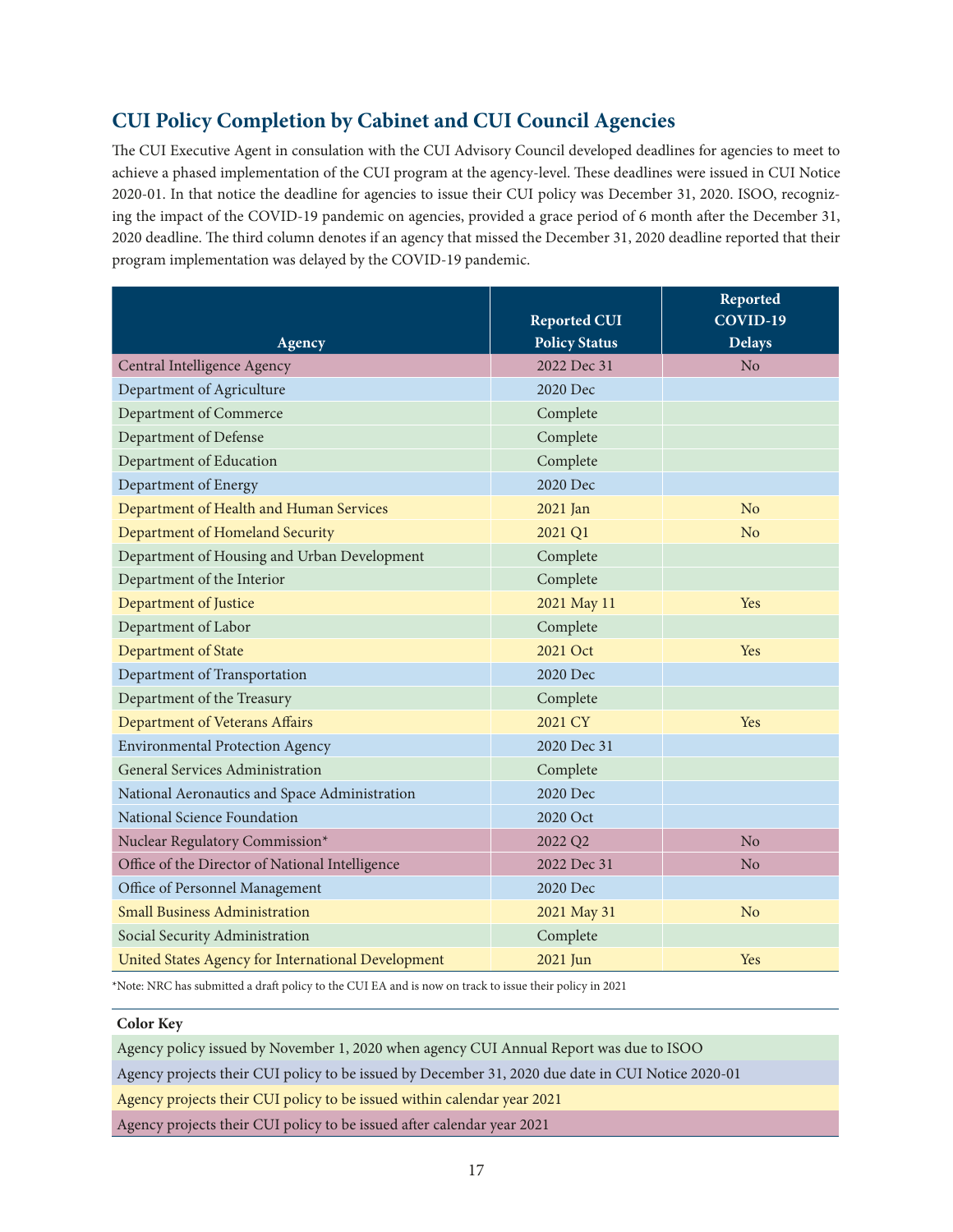## <span id="page-24-0"></span>**ISOO Support for the Interagency Security Classification Appeals Panel**

I serve as the Executive Secretary of the Interagency Security Classification Appeals Panel (ISCAP) in accordance with E.O. 13526, and my staff provides it with program and administrative support.

#### **Key Actions and Judgments:**

- The sizable ISCAP backlog of unresolved appeals is largely the result of a small number of requesters appealing large numbers of requests that Federal agencies were unable to decide upon within one year.
- The ISCAP should revise its criteria for the acceptance of appeals to (1) make them more equitable for greater numbers of ISCAP appellants to have their cases heard; (2) focus on more targeted appeals and historically significant declassification decisions; and (3) prioritize the most complex classification decisions.
- The ISCAP should transition from being a declassification "shop" of last resort for all appeals, to an appellate body with discretionary authority to determine which cases it will hear.

#### *ISCAP Mandatory Declassification Review Appeals, Declassification Guide Review, and Appeals Case Backlog*

The ISCAP decided two mandatory declassification review appeals and approved revisions to one declassification guide in FY 2020. It received 45 new appeals, increasing the backlog of unresolved appeals to 1,313 appeals. The ISCAP also administratively closed 16 appeals, including one classification challenge it received, either because the appeal did not meet the requirements for acceptance established by executive order or federal regulation, or because the appellant withdrew the appeal.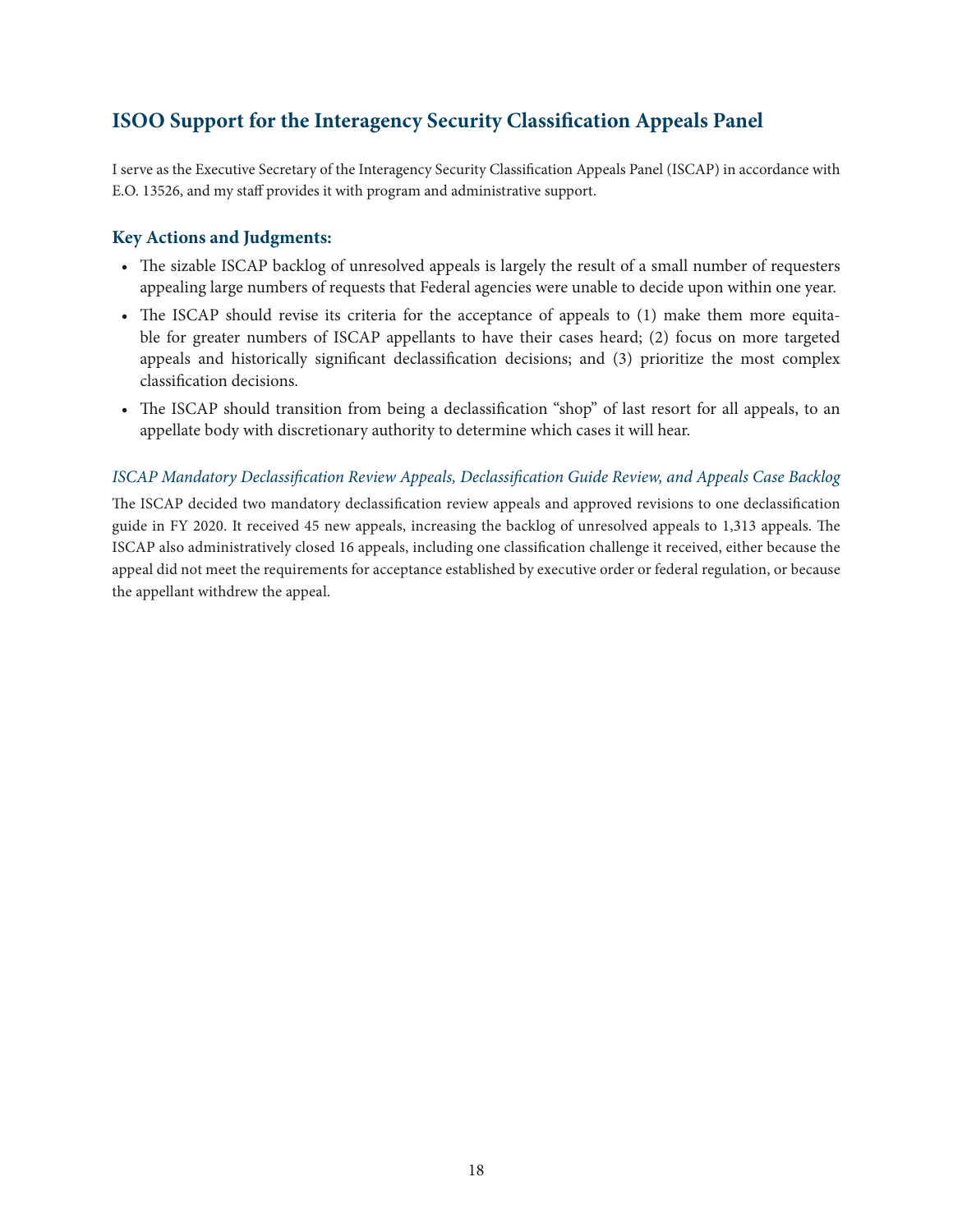## <span id="page-25-0"></span>**ISOO Support for the Public Interest Declassification Board**

I also serve as the Executive Secretary of the Public Interest Declassification Board (PIDB) in accordance with P.L. 106-507, "The Public Interest Declassification Act of 2000, as amended" (the Act), and my staff provides the board with program and administrative support. Established by statute, the PIDB advises the President on issues pertaining to national classification and declassification policy.

#### **Key Actions and Judgments:**

- The PIDB published its report to the President in May 2020, providing a roadmap and specific recommendations on how to modernize the classification and declassification system.
- The COVID-19 pandemic significantly impacted the classification and declassification programs of executive branch agencies. These agencies will need to develop and implement modernized processes and take a risk management approach to address increasing backlogs and working with a decentralized or remote workforce.
- The COVID-19 pandemic has also brought to the forefront the need for a strong classified communication system that includes all equity holding agencies. Administration support and dedicated funds will be needed to fully implement this system.
- The COVID-19 pandemic limited the PIDB's ability to meet with stakeholders. It instead relied on virtual meetings and teleconference calls to publicize and socialize its report.
- Despite the COVID-19 pandemic, there was sustained interest in the PIDB's report recommendations, including in a congressional hearing and through proposed bipartisan legislation.
- The PIDB looks forward to working with the new administration on furthering their mutual goals for modernizing the classification and declassification system, and continuing its effort to advocate for increased transparency and public access to records of historical interest.
- There are currently two vacancies on the PIDB, one Presidential and one Congressional, to be filled.

#### *Reauthorization of the PIDB*

Although ISOO's support for the PIDB was suspended when the PIDB's statutory authorization lapsed on December 31, 2018, it quickly increased once the Congress reauthorized the PIDB on December 20, 2019.

#### *PIDB Report and Recommendations*

In May 2020, the PIDB published its report, *A Vision for the Digital Age: Modernization of the U.S. National Security Classification and Declassification System*, which was the culmination of four years of study and investigation. The report included recommendations on leveraging advanced technologies to improve classification and declassification, offered a roadmap for the executive branch on how to accomplish it, and assigned an Executive Agent to lead the reform.

In June 2020, the PIDB hosted a virtual public meeting with a wide variety of stakeholders to publicize its report and detail its recommendations.

In September 2020, PIDB member John Tierney testified virtually before the Senate Select Committee on Intelligence about the report and proposed reforms to declassification in S. 3733, The Declassification Reform Act of 2020.